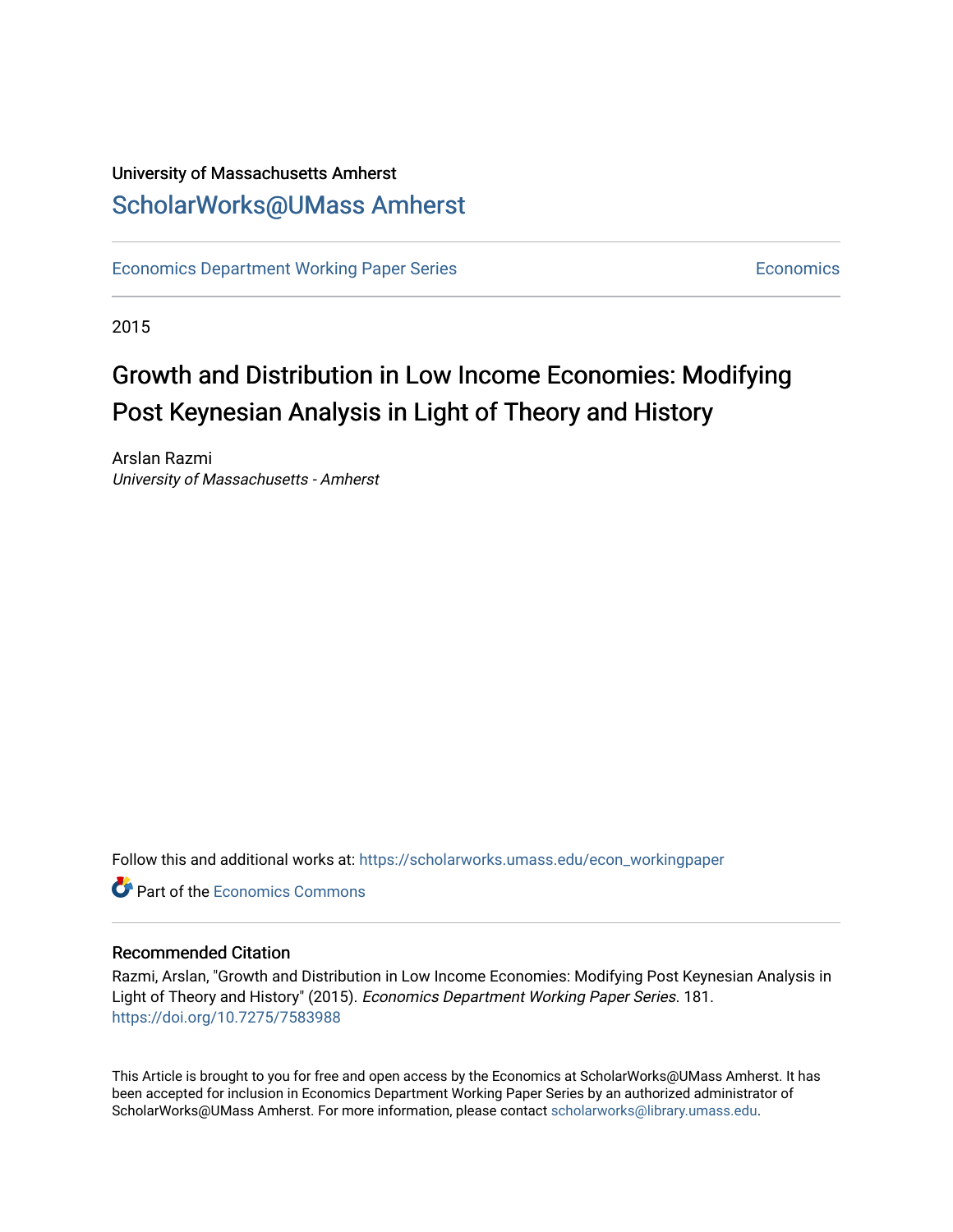# **DEPARTMENT OF ECONOMICS**

**Working Paper**

## **Growth and Distribution in Low Income Economies: Modifying Post Keynesian Analysis in Light of Theory and History**

by

Razmi, Arslan

Working Paper 2015-16



## **UNIVERSITY OF MASSACHUSETTS AMHERST**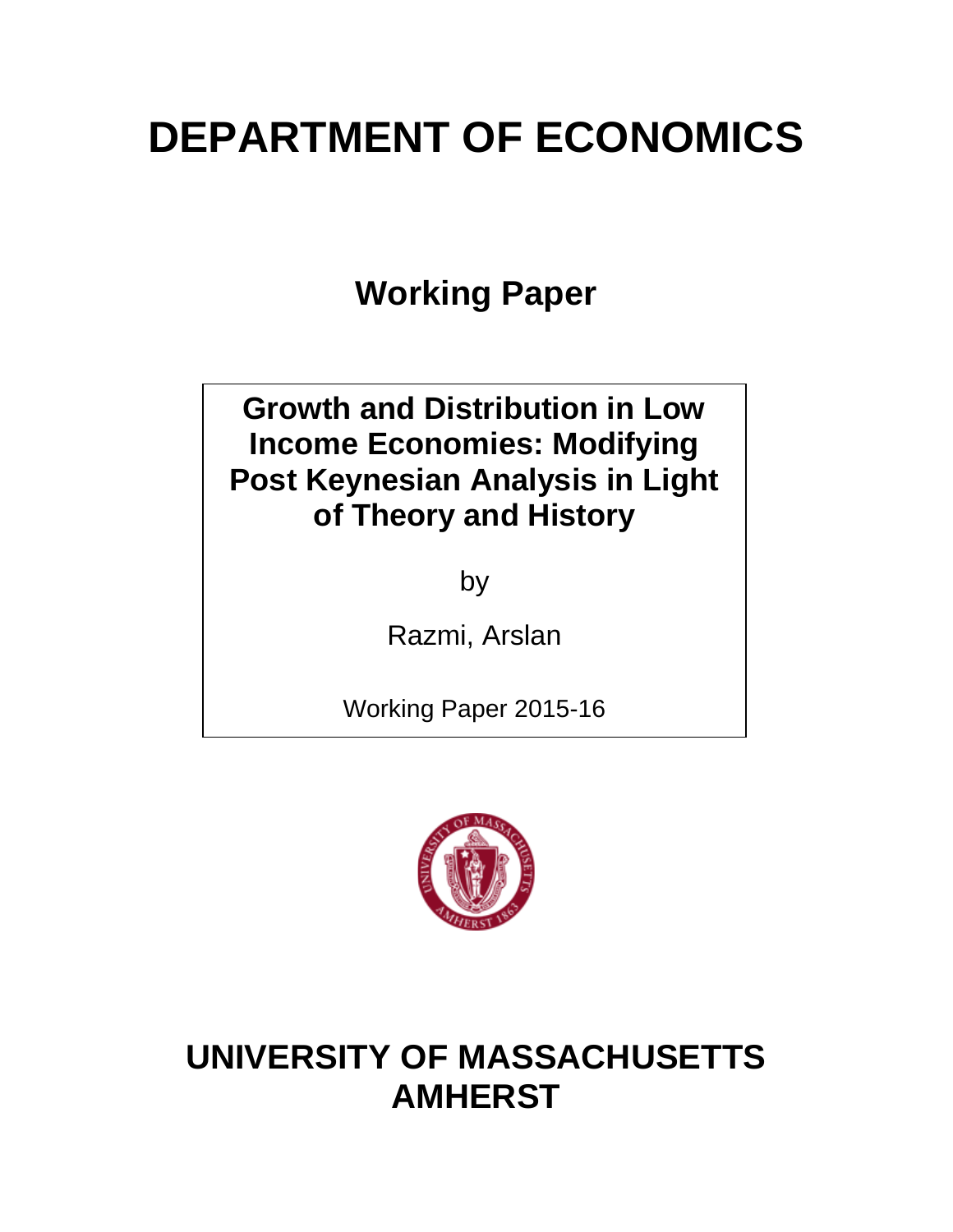## Growth and Distribution in Low Income Economies: Modifying Post Keynesian Analysis in Light of Theory and History

#### Arslan Razmi

#### September 10, 2015

#### Abstract

Growth in low-income developing economies with large sectors characterized by underemployment is unlikely to be wage-led in the traditional neo-Kaleckian sense of the term. Output and employment in the sectors of the economy producing non-tradable output could be demand-led, however, and policies directly aimed at more equitable distribution in these sectors could boost long-run growth. Some of the fast growing Asian economies may have been examples of wage-led growth in this rather different sense of the term. Over time, re-distributive measures in the traditional sector, such as land reforms, could lead to faster wage and output growth across the economy.

JEL classifications: F43, O41, O11, E12

Key words: Demand regime, income distribution, wage-led growth, stagnationism, exhilarationism, neo-Kaleckian models, dependent economy models.

Department of Economics, University of Massachusetts, Amherst, MA 01003; email: arazmi@econs.umass.edu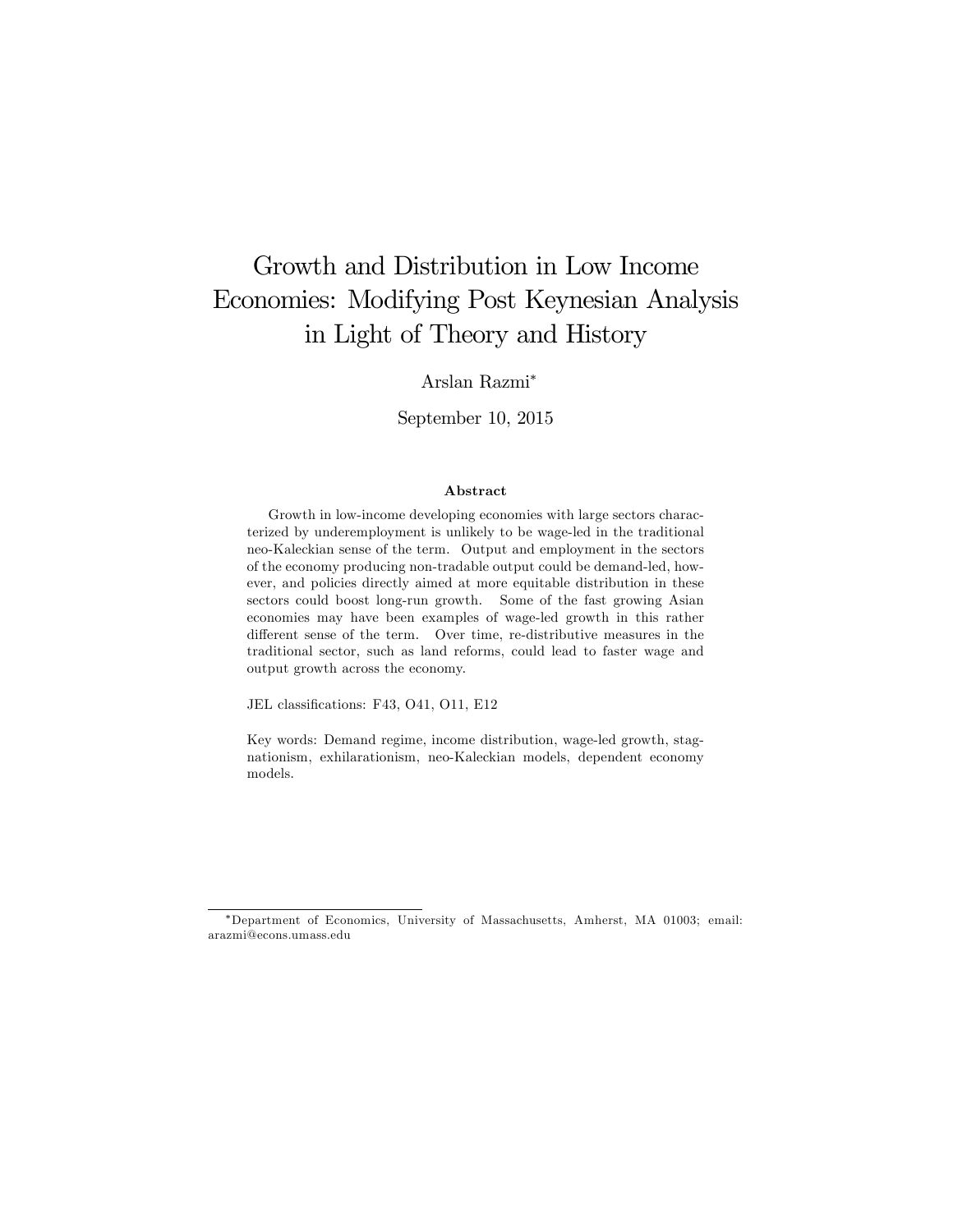### 1 Introduction and Background

With rising inequality and slowing growth across significant parts of the industrialized world, the relationship between income distribution and growth appears to be making a comeback as an issue of macroeconomic concern. Researchers working in the Post Keynesian tradition have analyzed this issue actively in recent decades, thanks in large part to a focus on the role of aggregate demand as the main determinant of economic growth. While most of the models beginning with Steindl (1952), and including, among others, Del Monte (1975), Taylor (1983), and Dutt (1984), had a strong stagnationist tilt, Blecker (1989) and Bhaduri and Marglin (1990) raised the possibility of "exhilarationism" or proÖt-led demand. Although a detailed discussion of these debates is beyond the scope of this paper,<sup>1</sup> it would be useful to re-visit the grounds on which these latter papers extended the neo-Kaleckian framework to make profit-led growth or exhilarationism possible.

Blecker (1989) analyzed the implications of opening up the economy to trade in goods using an "imperfect substitutes" framework whereby the domestically produced good is assumed to be an imperfect substitute for the foreign-made good. Price behavior is modelled as a flexible mark-up factor over average variable costs. Any increase in the real wage resulting from a redistribution is partially or fully passed through to the export price, making domestic goods less competitive internationally. This counters any positive effects on growth through increased utilization and investment. Thus, if the Marshall-Lerner  $(ML)$  condition is satisfied,<sup>2</sup> room for stagnationism and wage-led growth narrows.<sup>3</sup> Even an economy that is wage-led in the absence of international trade can therefore turn into a into a profit-led one if a decline in real wages boosts international demand adequately to offset the fall in domestic absorption.

Bhaduri and Marglin (1990) challenged the traditional neo-Kaleckian investment function on the grounds that the separate inclusion of the profit rate and capacity utilization creates a strong accelerator effect. The authors offered an alternative specification involving the profit *share* as an argument instead of the profit rate. An economy, with this modification, can be stagnationist, in the sense that a redistribution towards wages boosts consumption demand sufficiently to boost aggregate demand and utilization, or it can be exhilaretionist, whereby such redistribution reduces investment demand sufficiently to lower aggregate demand and utilization. If the redistribution-induced increase in demand is strong enough, utilization rises adequately to dominate the negative direct effect of a lower profit share on investment. Wage-led capital accumulation and growth result. Conversely, growth is profit-led.

Most of the literature arising from these neo-Kaleckian models has centered

<sup>&</sup>lt;sup>1</sup> Blecker (2002) provides a detailed overview of these theoretical developments.

 $2$ The ML condition can be stated as follows: assuming initially balanced trade and infinite price elasticities of export and import supplies, a devaluation improves the trade balance if and only if the import and export price demand elasticities sum to greater than one.

<sup>&</sup>lt;sup>3</sup>Note that these results follow in the particular case where an increase in international competitiveness occurs through wage suppression. An alternative kind of re-distribution that takes the form of a decline in the mark-up over costs generates different results.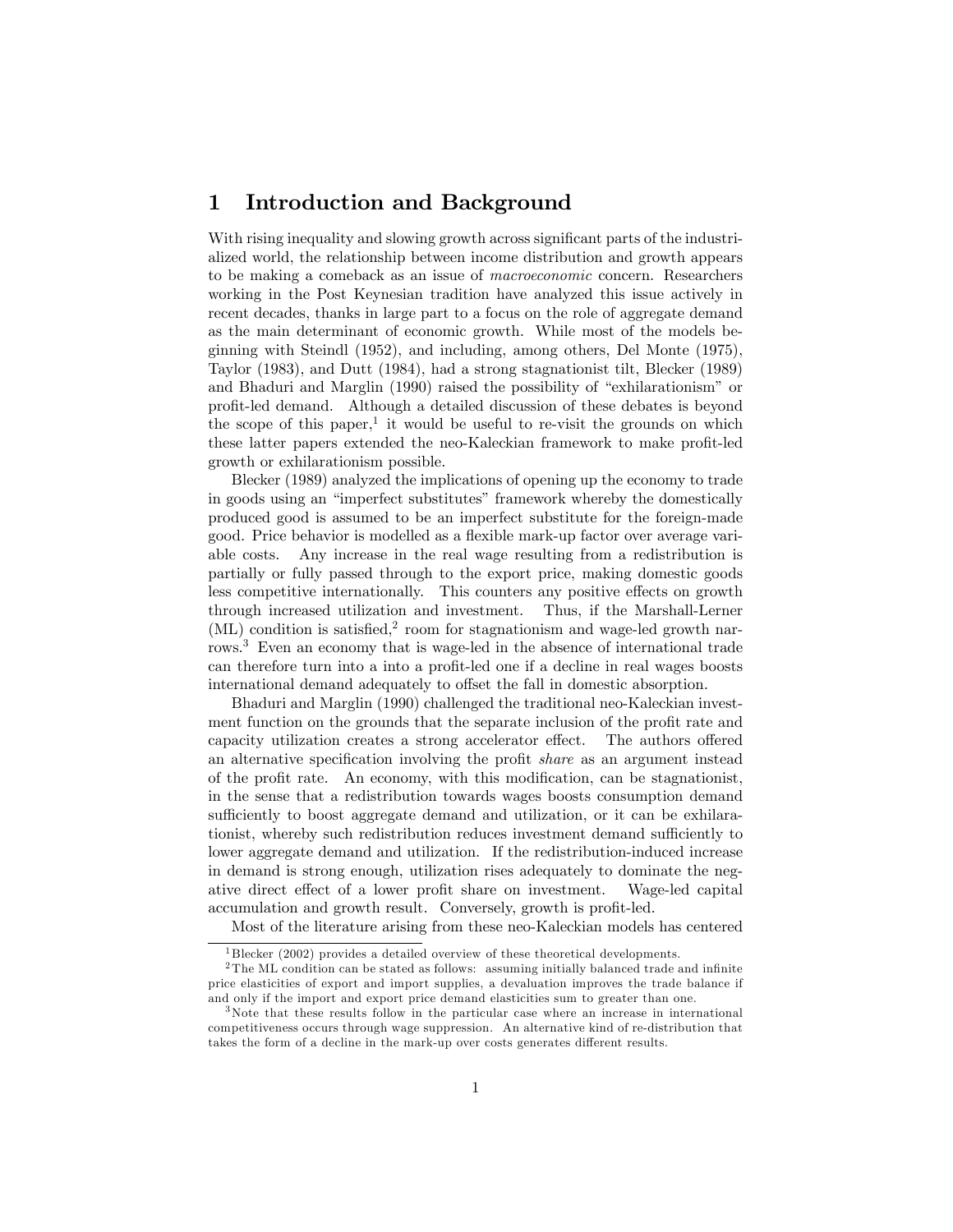around advanced country considerations. This applies to both theory and, perhaps not surprisingly considering data limitations, empirical studies.<sup>4</sup> Several considerations suggest that the standard neo-Kaleckian framework may be inadequate once one turns to the macroeconomic relationship between distribution, demand, and growth in low-income developing economies. First, these economies tend to suffer from shortages of production capacity, specifically capital. In the words of Kalecki  $(1976)(p. 17)$ , "[U]nemployment and underemployment in underdeveloped countries are of an entirely different nature. They result from the shortage of capital equipment rather than from a deficiency of effective demand." This has been widely recognized in the structuralist literature of past decades. Taylor (1983)(chapter 10), for example, posits a demand-constrained North and a capital-constrained South.<sup>5</sup>

Second, the imperfect substitutes framework may not be the appropriate one for many economically small open developing economies that produce relatively unsophisticated goods, and face many competitors in world markets. For example, it is hard to justify analyzing as imperfect substitutes the everyday garments exported by a number of developing countries. World demand for the typical developing countryís manufactured exports is likely to be extremely elastic, as is the world supply curve for its imports. Given the economically small presence of the typical developing country in international markets, price-taking behavior may be a good approximation for most of the tradable sector.<sup>6</sup>

This segues into a third crucial issue. Low income economies are often characterized by dual labor and goods market structures. To put it in rather simplistic terms perhaps, a relatively "modern" capitalist sector coexists with varying degrees of comfort alongside a traditional, informal sector. Most industrial goods produced in the relatively modern sector are tradable across international borders. Traditional services and small-scale agriculture are rendered non-tradable by transportation costs and trade barriers. Thus, roughly speaking, one could employ the modern industrial/manufactured goods as a proxy for tradable production while other goods and services could roughly be classified under the non-traded category.

Does the fact that developing countries are typically capital-constrained undermine the relevance of models with less-than-full resource employment? Here another typical feature of low income economies becomes relevant. As pointed out by Lewis (1954) among others, such economies are often characterized by

 $4$ Of the studies that do include developing countries, Onaran and Galanis (2012) find that Turkey and South Korea are wage-led while Argentina, Mexico, China, India, and South Africa are profit-led. Simarro (2011) conclude, based on their empirical estimates, that for the period 1978-2007, Chinese growth was profit-led. Wang (2009) reached similar conclusions for China for the period 1993-2007. The study also found that "that while the expansion of interregional and international trade plays an important role, it is investment expenditure that determines the profit-led pattern of economic growth.<sup>"</sup>

 $5$  See also Blecker (1996) and Dutt (2002) for specifications that similarly emphasize this difference between developed and low income economies.

<sup>&</sup>lt;sup>6</sup>It is pertinent to point out here that what applies to an individual country may not apply to a group of countries. Thus, the developing countries as a whole may influence international prices even if individual countries are price takers. See Razmi and Blecker  $(2008)$  for an exploration of the "fallacy of composition" issue.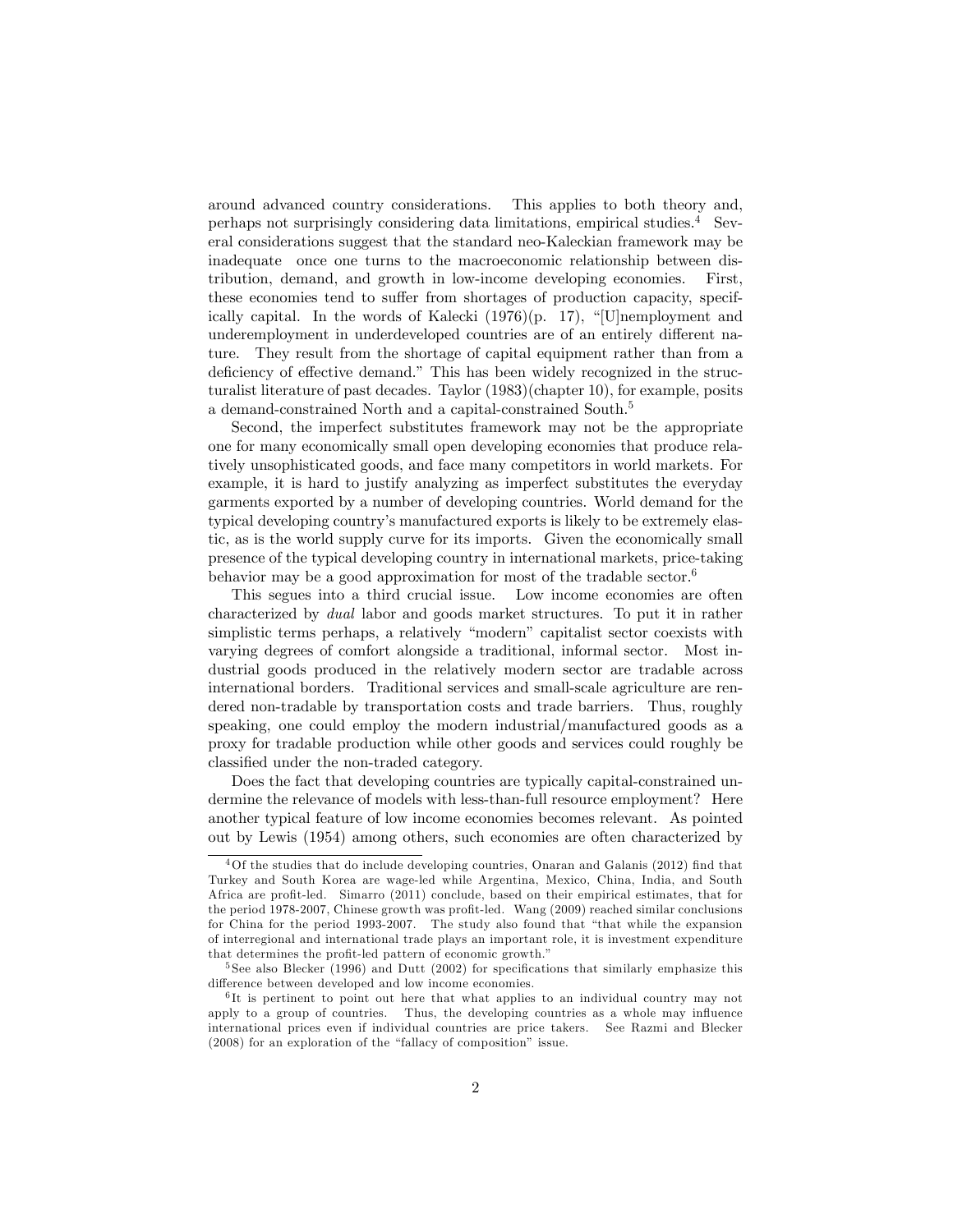underemployment, especially in the traditional/rural sector. Modern sector jobs are at a premium, but given their scarcity and the lack of an employment insurance system, work sharing in the rural sector acts as the fallback position. While capital is fully employed, other resources are not. Indeed, the movement of underemployed labor from the rural/traditional sector to higher productivity sectors remains the main development challenge for many low-income economies.

Finally, developing countries often have problems attracting foreign savings to finance current account deficits. Moreover, with very few exceptions, most of these countries have a hard time borrowing on international markets in domestic currency. These problems are amplified by the fact that the capital goods required by low-income countries are mostly imported. The implication is that the typical developing country faces external constraints that limit the size of current account imbalances that it can sustain. An important adjustment mechanism in response to external imbalances is the real exchange rate, i.e., the price of tradables relative to non-tradables. Even if demand and output is wageled in the short-run, an economy may run into the external account constraint over time, and how this relative price evolves, either endogenously or under the guiding hand of policy, influences the trajectories of wages and growth.

These factors call for a re-assessment of the framework employed to investigate the relationship between distribution and growth in developing economies. If capital scarcity rather than the degree of capacity utilization is the main issue, then the specification of investment equations (including the Marglin-Bhaduri critique) must be re-evaluated. If price-taking behavior dominates in the tradable sector, then the framework employed by Blecker (1989) and later studies must be re-visited. Razmi (2015) addressed these issues in a stagnation $ist/exhilarationist context. That paper employed two different versions of the$ traditional dependent economy framework with tradable and non-tradable sectors: (i) a two-sector framework with traded and non-traded goods, and (ii) a three-sector framework with a non-traded good and two traded goods. The latter, more general, framework incorporates a price-taking tradable goodsproducing sector and another sector that produces goods that are imperfect substitutes for goods created by the rest of the world. The main conclusion was that the presence of a price taking tradable goods-producing sector leaves little scope for wage-led growth in the traditional neo-Kaleckian sense of the term.

The present paper uses a framework similar to the two-sector one in Razmi (2015). However, given the purpose of this paper, the wage behavior is modified and worker savings incorporated to analyze and compare the effects of income re-distribution in the two sectors. This allows us to investigate the consequences of policies such as land reforms, and to brieáy discuss implications from a historical perspective. Moreover, the behavior of the economy in response to re-distributive shocks over time is studied in much more detail. While wage-led growth in the traditional sense may not be feasible, there are other re-distributive policies that could promote growth through increases in worker incomes, as long as supplementary policies ensure a smooth path of real exchange rate adjustment to avoid prolonged external imbalances.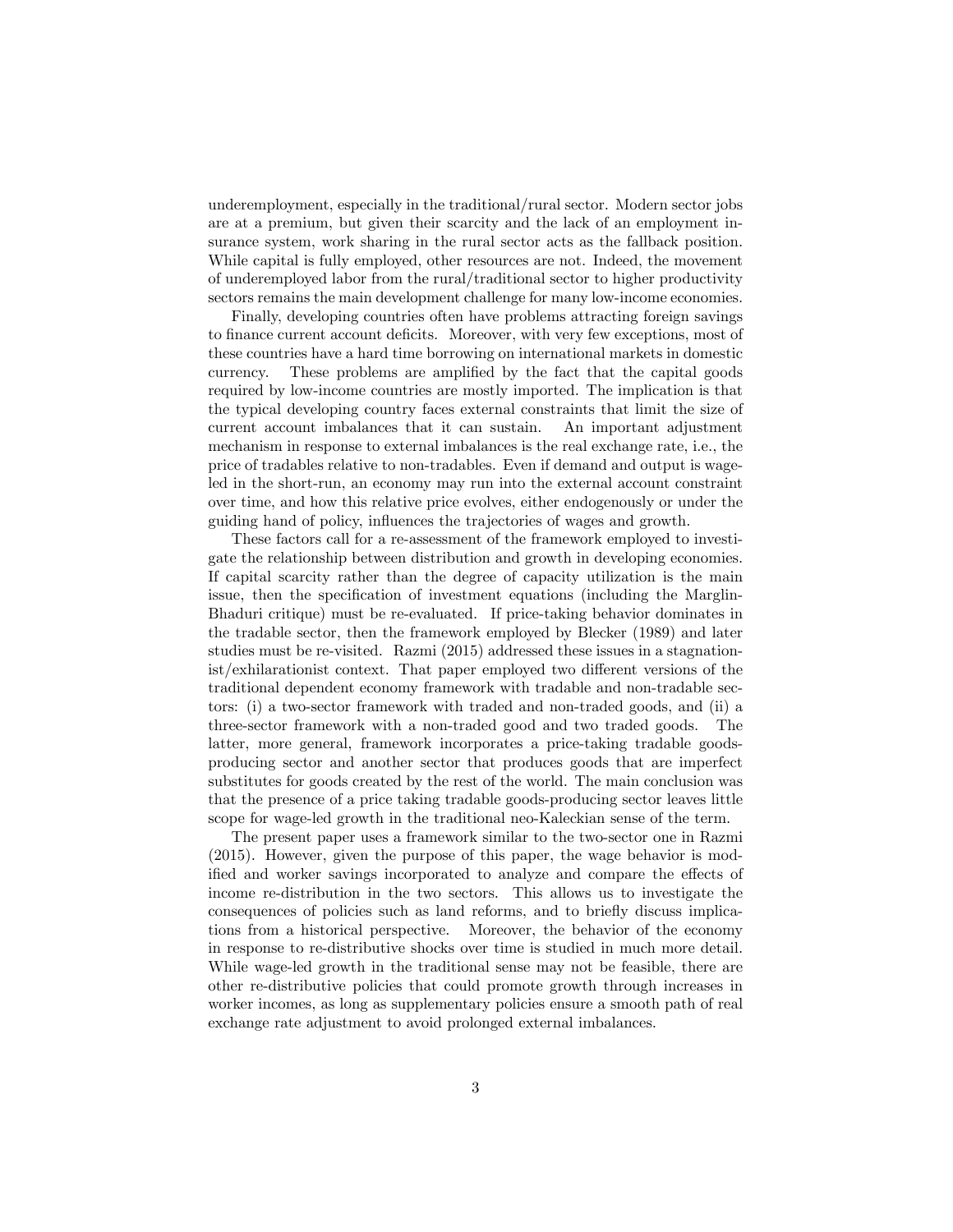### 2 Theoretical Framework

The theoretical model in this paper is largely based on Razmi (2015), modified to allow a more in-depth exploration of key issues. The overall framework is that of the "dependent economy" model with a traded goods sector (or  $T\text{-sector}$ ) and a non-traded goods one (or  $N$ -sector).<sup>7</sup> Table 1 provides a summarized description of the variables employed.

The economy under consideration is characterized by underemployment in the rural/traditional/non-tradable sector. The output of this sector  $(Y_N)$  is not traded on international markets due to various barriers such as quality standards, transaction barriers, transportation costs, and lack of infrastructure. Production requires a fixed factor (land), and labor  $(L_N)$ , which earns an "effective" real wage  $\omega_N$  in terms of the non-tradable good. Labor gets a constant proportion  $v$  of its marginal contribution that is determined by norms, institutions, etc. The rents are captured by the owners of the fixed factor (i.e., the landlords), whose share in output is denoted by  $R$ . To summarize:

$$
Y_N = AL_N^\gamma; \ \gamma \le 1 \tag{1}
$$

$$
\omega_N = \nu \gamma A L_N^{\gamma - 1} \tag{2}
$$

$$
R = 1 - \nu \gamma \tag{3}
$$

where A is a technological constant and the parameter  $\gamma$  ( $\leq$  1) captures the presence of diminishing returns in this sector.<sup>8</sup>

Developing economies with underemployment are characterized often by work sharing in the absence of public unemployment insurance coverage. An alternative measure of non-traded sector worker income, therefore, takes the empirically measured wage in the traditional sector as an average remuneration, that is, total labor income divided by the number of workers not employed in the formal sector. This 'sharing wage'  $(\tilde{\omega}_N)$  is given by

$$
\tilde{\omega}_N = \frac{\omega_N L_N}{L - L_T} \le \omega_N \tag{4}
$$

where  $L<sub>T</sub>$  is employment in the tradable sector, while L is the total size of the labor force.<sup>9</sup> Depending on institutional and social characteristics, the measured

<sup>7</sup> See Swan (1960) for an early exposition.

<sup>8</sup> It is important to note here that none of the later results regarding steady state accumulation and growth depend on this assumption of diminishing returns, although modifying it will affect the real wage and distribution in the non-tradable sector. The product  $v\gamma$  must be less than one to ensure a positive share of rents.

<sup>9</sup> The total labor force includes the sum of employment in the two sectors as well as the unemployed. It is widely recognized that the terms "unemployment" and/or "underemployment" are much less well-defined in a low-income economy context. Many workers who are unable to find a job in the modern sector may either remain unemployed, or work in the nontradable sector, often sharing work with family members. These features were highlighted in the seminal contribution of Lewis (1954).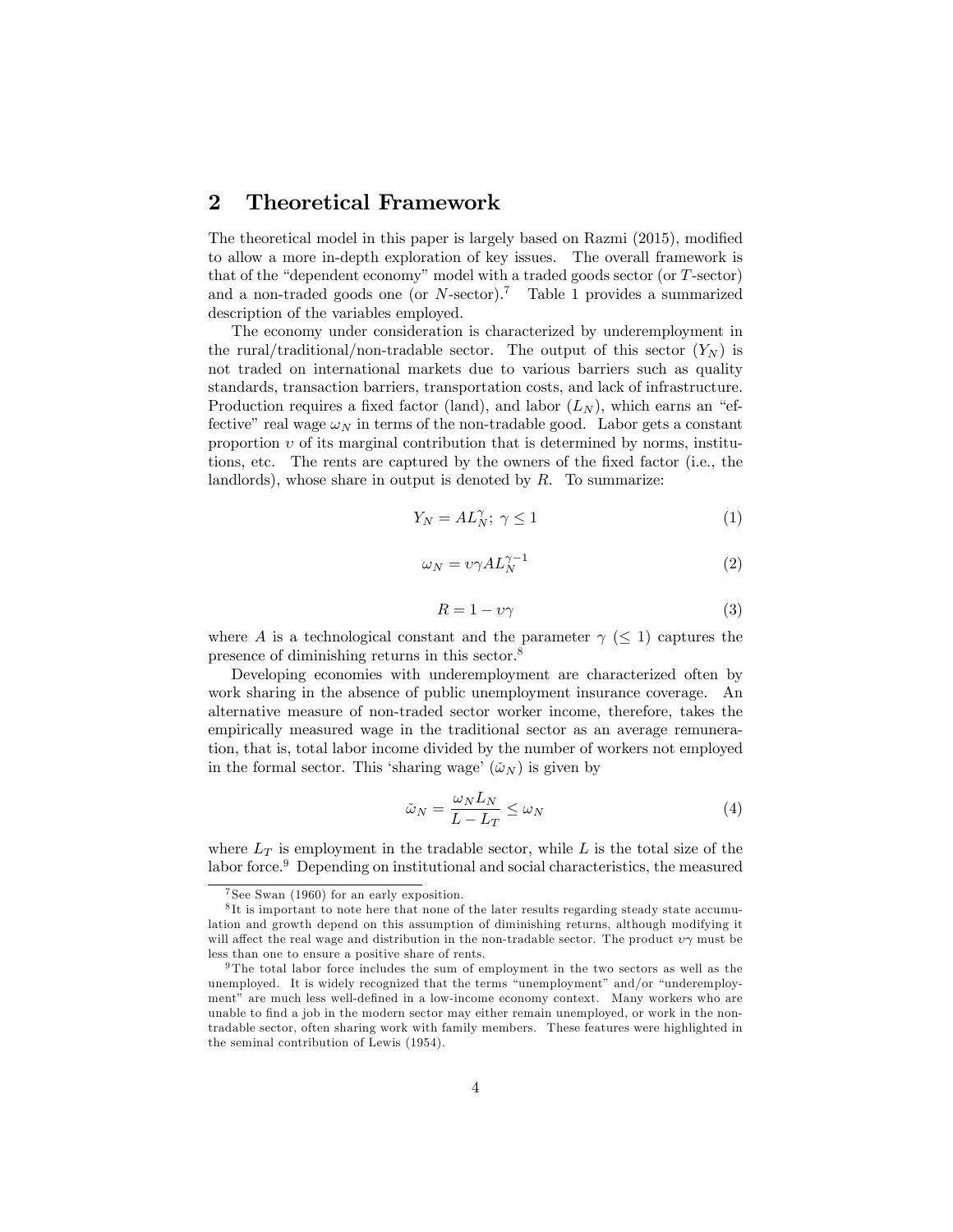wage in the traditional, non-tradable sector may fall anywhere between the sharing wage  $\tilde{\omega}_N$  and the effective wage  $\omega_N$ .

The modern sector of the economy, the tradable sector or  $T$ -sector, produces internationally tradable output using labor  $(L_T)$  and an accumulable factor of production (capital),  $K$ , in fixed proportions. In line with traditional structuralist models for the South, the output of the sector is capital constrained.

$$
Y_T = \min\left\{\frac{L_T}{a}, \frac{K}{b}\right\} \tag{5}
$$

where  $a$  and  $b$  are technologically determined constants, which for simplicity we will assume to equal unity (i.e.,  $a = b = 1$ ). The price of the tradable good,  $P_T$ , is internationally given. Workers have some bargaining power in the T-sector, and the real wage  $\omega_T$  is assumed to be proportional to a benchmark level of worker purchasing power in terms of non-tradables,  $\bar{\omega}_T$ . It may be more intuitive to think of the real wage being negotiated in terms of both goods in the expenditure basket, but since the price of tradables is given, this is an innocuous simplification within the scope of our analysis. The exogenously given factor of proportionality  $\phi$  captures labor market conditions, institutions, principal-agent problems (efficiency wages) and bargaining in the presence of costly search and relationship-specific investment.<sup>10</sup> Specifically,

$$
\omega_T = \phi \bar{\omega}_T; \, \phi > 0 \tag{6}
$$

Denoting the real exchange rate (the relative price of tradables in terms of non-tradables) by q, the profit share of tradable output  $\Pi$  is then given by:

$$
\Pi = \frac{eP_T Y_T - W_T L_T}{eP_T Y_T} = 1 - \frac{\omega_T}{q} = 1 - \frac{\phi \bar{\omega}_T}{q}
$$
\n<sup>(7)</sup>

In line with standard structuralist and neo-Kaleckian literature, capitalists and landlords are assumed to save a constant proportion  $s_{\pi}$  of their income. Workers, on the other hand, save a smaller fraction  $s_w \leq s_{\pi}$  of their wage income. There is no government spending or taxation.

Consumer preferences reflect an underlying Cobb-Douglas utility function, tradables and non-tradables are substitutes in consumption, and the consumption of non-tradables  $C_N$  equals a proportion  $\lambda$  of total capitalist, landlord, and worker consumption:

<sup>&</sup>lt;sup>10</sup> This specification is different from that employed by Razmi (2015), in that the real *product* wage was assumed fixed there. The modification is useful here since, rather than carrying out thought experiments involving an exogenous increase in the nominal wage in the tradable sector, we are interested here in non-traditional forms of wage-led growth.

One could also introduce efficiency wage and fallback wage considerations, as in Razmi et al. (2012). Tradable-sector employment rate  $L_T/L$  is the key determinant here of workers' fallback position. The smaller the pool of available labor outside the tradable sector, the greater the bargaining power of workers. Another plausible argument for inclusion in the  $\phi$ -function is the sharing wage  $\check{\omega}_N$ , which too would reflect the fallback position of workers. The inclusion of this variable would significantly complicate the algebra here. However, I will come back to these issues while qualifying the implications of the analysis in Section 3.3.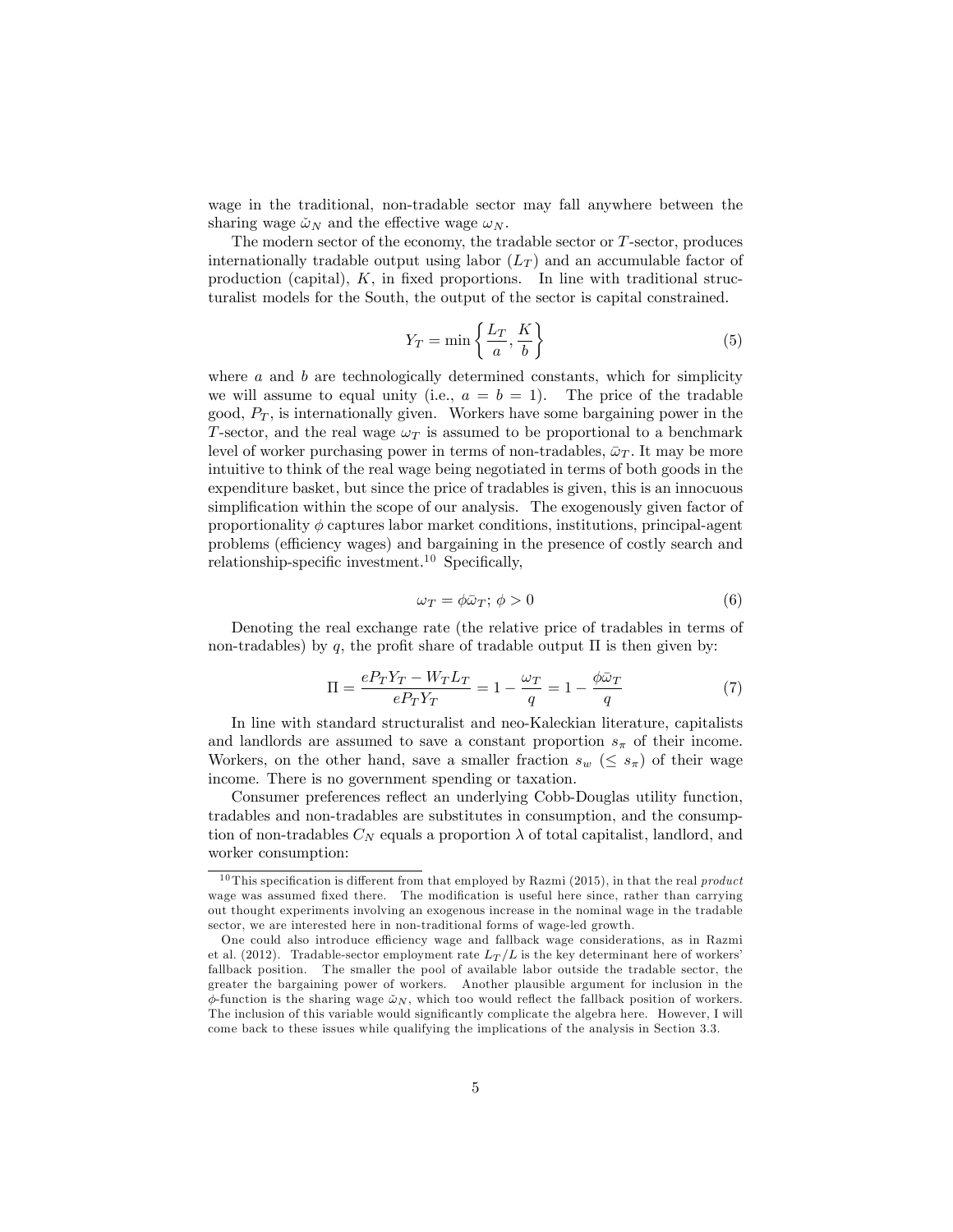Table 1: Definitions of key variables

| Variable           | Definition                                                         |
|--------------------|--------------------------------------------------------------------|
| $C_i, Y_i$         | Consumption and output of good i, respectively $(i = N, T)$        |
| T, R               | Total rents and rental share of income in the non-tradable sector  |
| $\Pi, r, r^*$      | Profit share of output and the domestic and world profit rates     |
| $\omega_i$         | Real wage in terms of non-tradables in sector $i$                  |
| $\boldsymbol{v}$   | Worker share of marginal product in $N$ -sector                    |
| $\check{\omega}_N$ | Shared wage in the N-sector                                        |
| $I_i$              | Investment                                                         |
| К                  | Stock of capital                                                   |
| $L_i$              | Employment in sector $i$                                           |
| TB                 | Trade balance                                                      |
| $s_w, s_\pi$       | Worker and capitalist saving rates                                 |
| e, q               | Nominal and real exchange rates                                    |
| $P_i$              | Price of good $i$                                                  |
| $\lambda$          | Share of domestic consumption expenditure devoted to non-tradables |

$$
C_N = \lambda \left[ \left( 1 - s_w \right) \left( \omega_N L_N + \omega_T L_T \right) + \left( 1 - s_\pi \right) \left( R A L_N^\gamma + q \Pi K \right) \right]
$$

and,

$$
\lambda = \lambda(q); \, q' > 0 \tag{8}
$$

The first half of the expression in the square brackets on the right hand side captures consumption by workers, while the second half represents consumption by landlords and owners of capital. Employing eqs.  $(1)$ ,  $(2)$ ,  $(3)$ ,  $(5)$ ,  $(6)$ , and (7) allows us to consolidate the above expression, so that

$$
C_N = \lambda \left\{ [(1 - s_{\pi}) + (s_{\pi} - s_w)v_{\gamma}] A L_N^{\gamma} + [(1 - s_{\pi})q + (s_{\pi} - s_w)\phi \bar{\omega}_T] K \right\} (9)
$$

A similar expression can be derived for domestic consumption of the tradable good:

$$
C_T = (1 - \lambda) \left\{ \left[ (1 - s_\pi) + (s_\pi - s_w)v\gamma \right] \frac{AL_N^{\gamma}}{q} + \left[ (1 - s_\pi) + (s_\pi - s_w)\phi \frac{\bar{\omega}_T}{q} \right] K \right\} \tag{10}
$$

Finally, let's turn to investment behavior. With a capital constraint, the degree of capacity utilization is no longer a driver of profitability, so that the Marglin-Bhaduri critique does not come into play. Second, as mentioned in Section 3.3, the typical developing country imports a high proportion of it's capital goods so that structuralist literature often simplifies by assuming that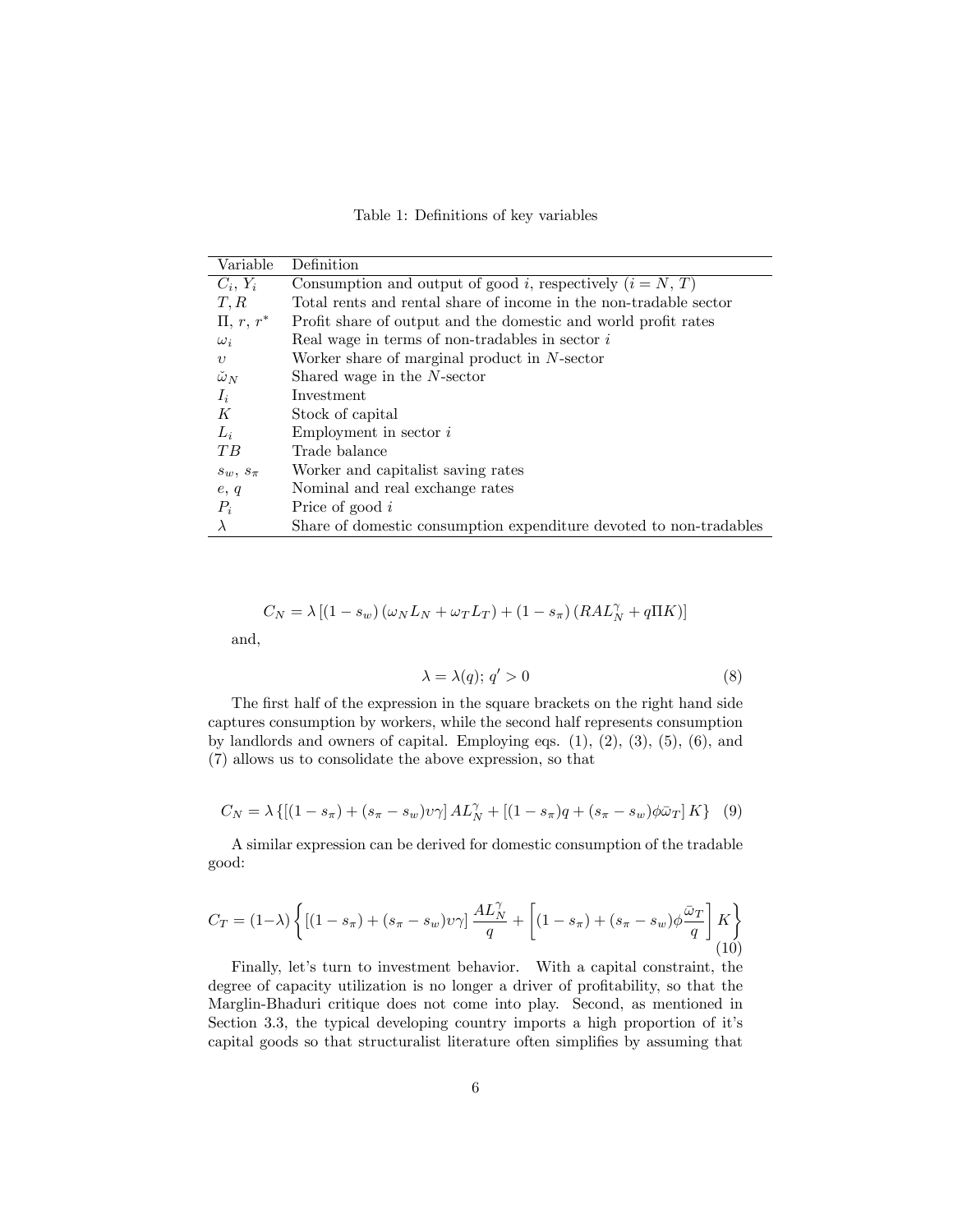all capital goods are imported. Third, the typical developing economy is likely to be a price-taker in the international market for capital goods. One can, therefore, simplify by assuming that the price of capital goods,  $P_K$ , equals that of the other tradable goods. The profit rate  $r$  is, under these conditions, interchangeable with the profit share. Investment  $(I)$  behavior can, therefore, be specified as follows:

$$
\frac{I}{K} = f(r - r^*) = f\left(\frac{eP_TY_T - W_TL_T}{eP_KK} - r^*\right) = f\left(\frac{eP_TK - W_TK}{eP_KK} - r^*\right)
$$
\n
$$
= f\left(1 - \phi\frac{\bar{\omega}_T}{q} - r^*\right); \ f' > 0 \tag{11}
$$

where  $r^*$  captures a target benchmark profit rate, or alternatively, the returns to investing abroad, which can be taken as exogenously determined for a small Önancially open economy. The tradable good can, of course, be exported or consumed domestically. While, as discussed earlier, it is reasonable to assume balanced trade over the long-run, there are likely to be short-run deviations. The trade balance  $(TB)$ , expressed in terms of tradables, soaks up any differences between income and expenditure in this time frame.

$$
\frac{TB}{K} = \frac{Y_T}{K} - \frac{C_T}{K} - \frac{I}{K}
$$
\n<sup>(12)</sup>

where the trade balance is normalized by the capital stock for convenience. Eqs. (1)-(12), which contain 13 endogenous variables  $(Y_N, L_N, \omega_N, \tilde{\omega}_N, C_N, R, Y_T,$  $C_T$ ,  $\omega_T$ ,  $\pi$ ,  $\lambda$ , TB, I/K), complete the framework for our short-run analysis. As discussed below, equation  $(12)$  is the T-sector equilibrium condition. The real exchange rate  $q$  and the level of capital stock  $k$  are pre-determined in the short run. We turn to their behavior shortly One more equilibrium condition is needed to round off our short-run analysis, that for non-tradable market clearing. Given the satisfaction of these conditions, the macroeconomic equilibrium condition is satisfied by Walras's Law.<sup>11</sup>

By definition, the equilibrium condition for non-tradables is given by

$$
Y_N = C_N \tag{13}
$$

$$
Y_N = C_N \tag{A}
$$

$$
Y_T = C_T + TB + I \tag{B}
$$

$$
Y = Y_N + qY_T = C_N + qC_T + qI + qTB
$$
 (C)

Imposing  $N$ -sector clearing on equation  $(C)$  yields:

$$
Y_T = C_T + I + TB
$$

 $11$  Recall that there are three underlying equilibrium conditions: N-sector clearing, T-sector clearing, and macroeconomic equilibrium, respectively.

which leads to the trade balance condition. With  $N$ -sector clearing, the satisfaction of any one of the two equations (B) and (C) ensures satisfaction of the other.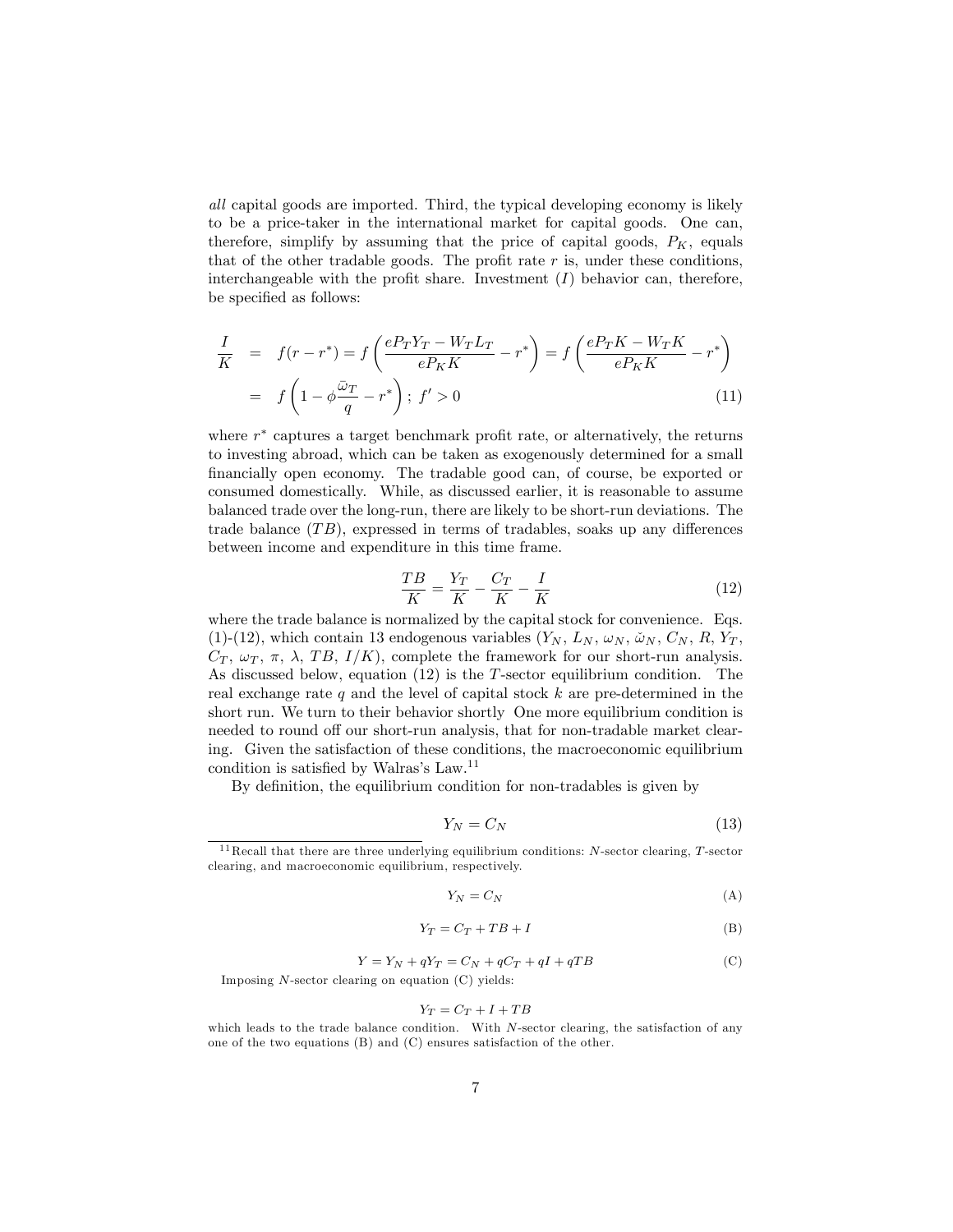Substituting from eqs. (1) and (9), yields, after some manipulation:

$$
L_N = \left\{ \frac{\lambda \left[ (1 - s_\pi)q + (s_\pi - s_w)\phi \bar{\omega}_T \right]}{1 - \lambda \left[ (1 - s_\pi) + (s_\pi - s_w)v\gamma \right]} \frac{K}{A} \right\}^{\frac{1}{\gamma}}
$$
(14)

Output at any instant is determined by the amount of employment which is in turn ultimately determined by demand from the tradable sector. The distributional variables  $\omega_T$  and R are determined by exogenous variables. The real exchange rate is given in the short run, as is the capital stock. Employment in the non-tradable sector varies to maintain equilibrium. An expansion of the tradable sector (a rise in  $K$ ), a shift in demand towards non-tradables (a rise in  $\lambda$ ) or a decline in either saving rate expands employment in the non-tradable sector. Redistribution of income towards workers in either sector  $-$  that is, a rise in  $\omega_T$  or  $v$  – too expands non-tradable employment, as long as  $s_{\pi} - s_w > 0$ . The detailed expressions for these and later comparative statics are presented in the Appendix (see eqs.  $(A1)$ ,  $(A6)$ , and  $(A11)$  in particular). In brief, shortrun equilibrium in the non-tradable sector presents a picture consistent with wage-led output growth.

Once  $L<sub>N</sub>$  has been pinned down, N-sector output and wages can be determined using eqs.  $(1)$ ,  $(2)$ ,  $(4)$ , and  $(14)$ .

$$
C_N = Y_N = \frac{\lambda \left[ (1 - s_\pi)q + (s_\pi - s_w)\phi \bar{\omega}_T \right]}{1 - \lambda \left[ (1 - s_\pi) + (s_\pi - s_w)v \gamma \right]} K \tag{15}
$$

$$
\omega_N = \nu \gamma A \left\{ \frac{(1 - s_\pi)q + (s_\pi - s_w)\phi \bar{\omega}_T}{1 - \lambda \left[ (1 - s_\pi) + (s_\pi - s_w)\nu \gamma \right]} \frac{K}{A} \right\}^{\frac{\gamma - 1}{\gamma}} \tag{16}
$$

$$
\tilde{\omega}_N = \frac{1}{L - L_T} v \gamma \left\{ \frac{(1 - s_\pi)q + (s_\pi - s_w)\phi \bar{\omega}_T}{1 - \lambda \left[ (1 - s_\pi) + (s_\pi - s_w)v \gamma \right]} K \right\} \tag{17}
$$

We can also now derive an expression for total rents accruing to the landlords in terms of the non-tradables,

$$
T = RY_N = (1 - v\gamma)Y_N
$$
  
= 
$$
v\gamma \frac{\lambda[(1 - s_\pi)q + (s_\pi - s_w)\phi\bar{\omega}_T]}{1 - \lambda[(1 - s_\pi) + (s_\pi - s_w)v\gamma]}K
$$
 (18)

Non-tradable output and the sharing wage are increasing in  $K$ , q, and  $\lambda$ and declining in  $s_{\pi}$ , and  $s_W$  (eqs. (15)), and (17). Changes in these variables have the opposite impact on the effective  $N$ -sector real wage in the presence of diminishing returns (i.e., as long as  $\gamma < 1$  in equation (16)). Intuitively, a real depreciation (a rise in  $q$ ) causes increased spending on non-tradables, due to both income and substitution effects. Since output and employment in the N-sector are demand-led, these move upward, as does the sharing wage. Lower saving by either group has the same impact, as does, a higher tradable sector real wage (as long as  $s_{\pi} > s_w$ ). Due to diminishing returns, however, higher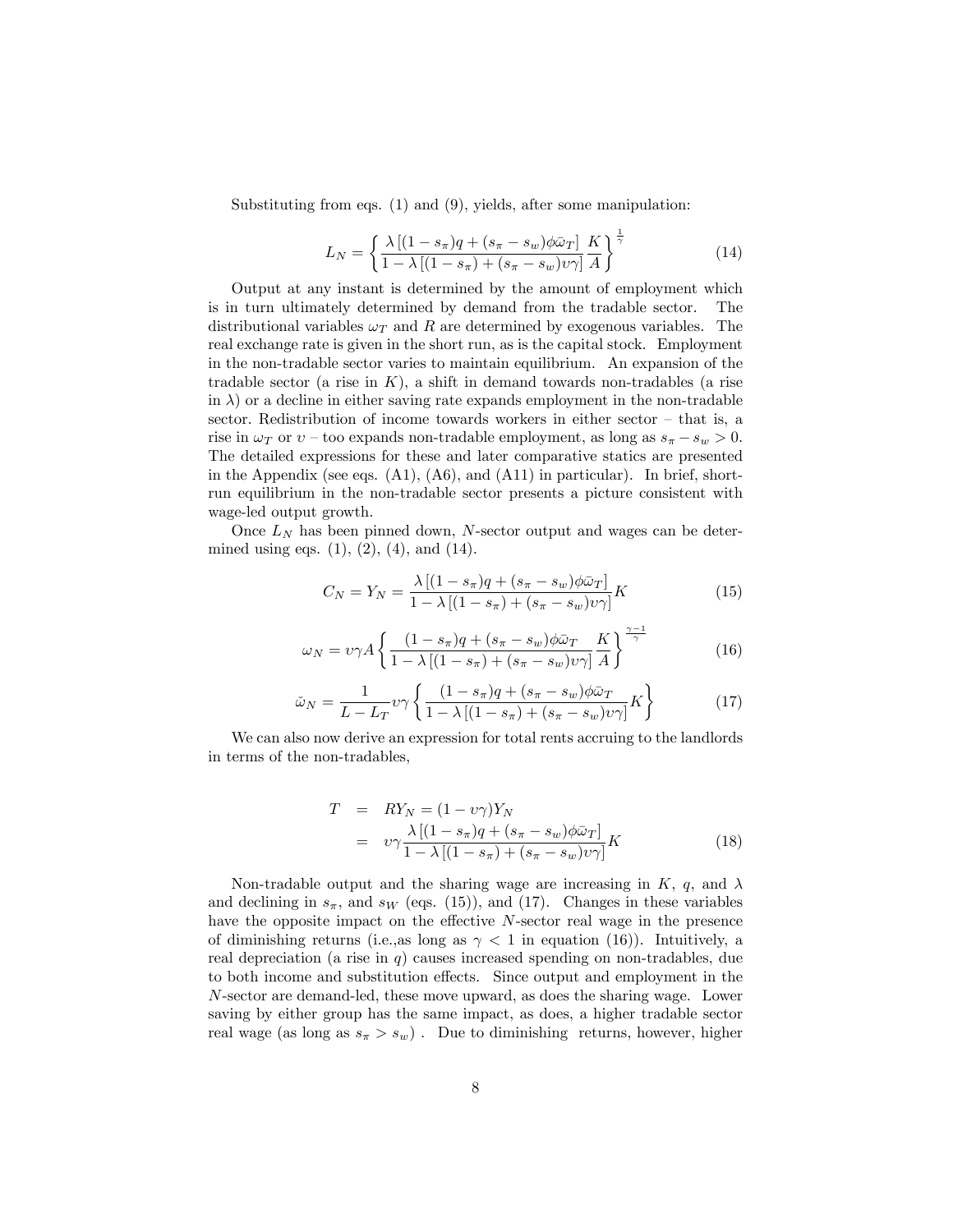employment corresponds to a lower real effective wage. Increased employment in the modern tradable sector raises the shared wage but leaves the effective real wage unaffected. The former effect follows from the fact that more income is being distributed among fewer people outside the T-sector.

Finally, re-distribution towards wages in the N-sector (an increase in  $v$ ), the basis for an important thought experiment in Section 3.2, raises both the effective real wage and the shared wage in the  $N$ -sector. Indeed, this is the only comparative static amongst the ones discussed that results in a rise in both wages. Given that such a re-distribution raises spending on non-tradables, the rise in the sharing wage is not surprising. That the real wage rises too is a consequence of the fact that while the marginal product of labor declines, workers' share of each unit of output rises, and the latter effect dominates.

Domestic consumption of the tradable good can be derived from eqs. (10) and (14).

$$
C_T = (1 - \lambda) \frac{(1 - s_\pi) + (s_\pi - s_w)\phi \frac{\bar{\omega}_T}{q}}{1 - \lambda \left[ (1 - s_\pi) + (s_\pi - s_w)v\gamma \right]} K
$$
(19)

Thus, substituting from equations  $(5)$ ,  $(11)$ ,  $(14)$  and  $(19)$ , yields the following expression for the trade balance, i.e., the T-sector equilibrium condition:

$$
\frac{TB}{K} = 1 - (1 - \lambda) \frac{(1 - s_{\pi}) + (s_{\pi} - s_w)\phi \frac{\bar{\omega}_T}{q}}{1 - \lambda \left[ (1 - s_{\pi}) + (s_{\pi} - s_w)v\gamma \right]} - f\left(1 - \phi \frac{\bar{\omega}_T}{q} - r^*\right) \tag{20}
$$

An increase in the saving rate of either group has the effect of reducing domestic consumption and thereby generating a trade surplus. A rise in the labor share of output in the  $N$ -sector has the opposite effect. A real appreciation (i.e., a decline in  $q$ ) or an increased real wage in the T-sector have ambiguous effects on the trade balance. Consumption of tradables rises on the one hand while investment declines on the other. Intuitively, a real appreciation makes non-tradables relatively expensive, reducing domestic expenditure on them (both through income and substitution effects). This would negatively affect the trade balance. Tradable sector profitability declines, however, and this would tend to generate a trade surplus. Stability of the long-run system requires the satisfaction of the famous Marshall-Lerner-Bickerdike-Robinson (MLRB) condition so that the spending effect dominates the investment effect and  $\frac{\partial T}{\partial q} > 0$ . A significant body of literature finds that this condition is satisfied.<sup>12</sup>

To summarize, our short-run set-up has two equilibrium conditions, one for each sector. Employment in the N-sector, which is demand driven, and the trade balance adjust to ensure market-clearing.

#### A Longer-Run View

<sup>12</sup> See, for example, Bahmani-Oskoee and Niroomand (1998) for a test of the Marshall-Lerner condition for a large sample of countries. Note that the MLRB condition is less stringent than the ML condition since it does not assume infinite export and import supply elasticities.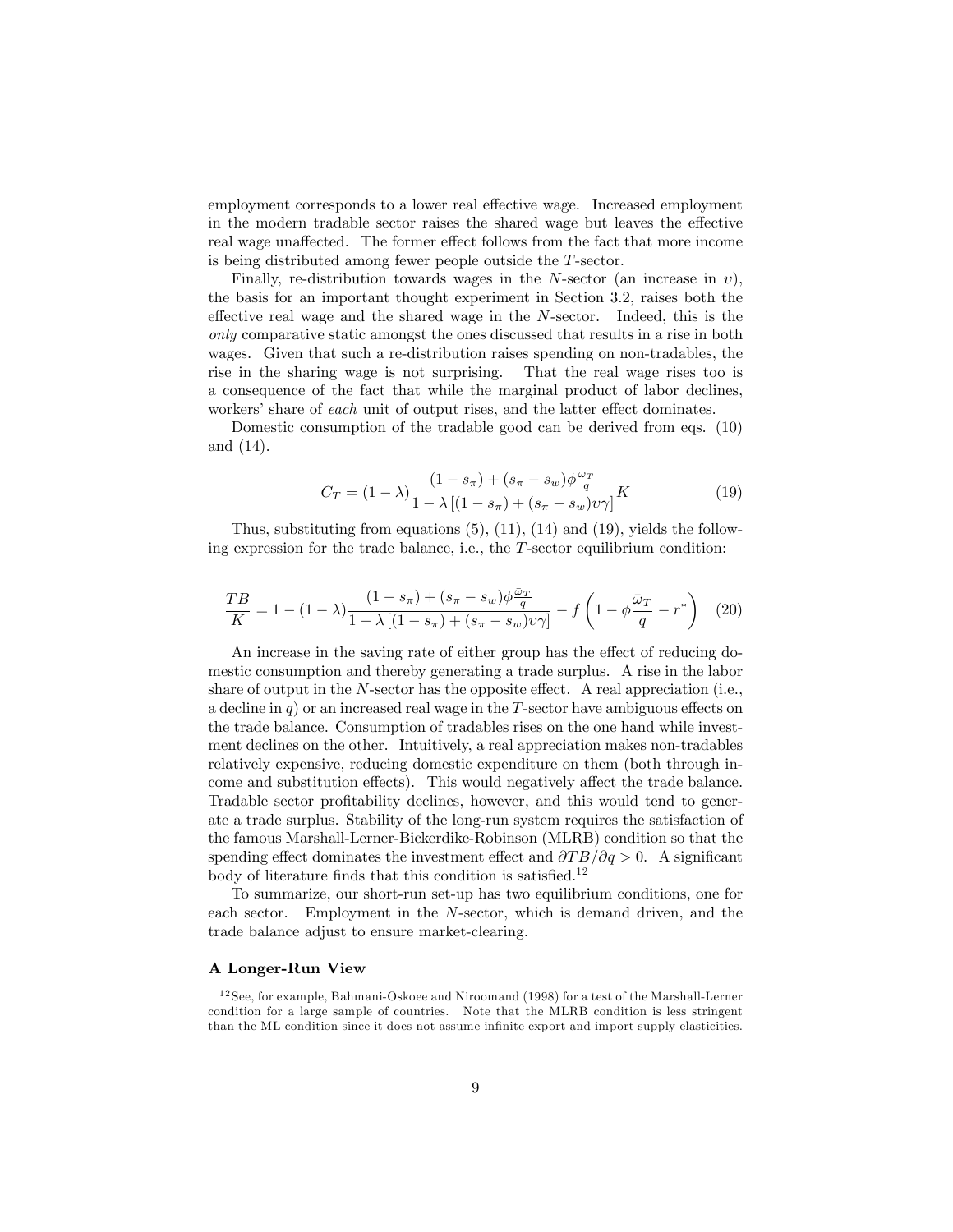In addition to immediate effects, we are also interested in changes over time, especially the effects of re-distribution on growth over a period of time. A note of caution is in order, however, before we proceed. The terms "longrun" and "steady state" as employed in this and subsequent sections refer to periods of logical time long enough so that the variables of interest grow at a constant (exponential) rate. With diminishing returns to labor in the N-sector  $(\gamma < 1)$ , however, there can be no steady state growth in the very long-run, and stationary state scenarios emerge. Our analysis beyond the short run is limited to a low-income economy for as long as it has a pool of underemployed workers, so that output and employment growth are endogenous. Wherever applicable, I will refer to this period of analysis as the "longer-run."

Suppose that the developing economy under consideration is limited by the availability of capital flows to a trade balance  $\overline{TB}/K$  over the longer run. This could be zero or, more generally, a non-zero constant. The real exchange rate adjusts in order to satisfy this constraint over time. Using a carat or "hat" to denote the rate of growth allows us to describe the adjustment mechanism as follows:

$$
\hat{q} = h\left(\frac{\overline{TB}}{K} - \frac{TB}{K}\right); h' > 0 \tag{21}
$$

The longer-run set-up thus involves  $q$  as a state variable, which adjusts over time to maintain the trade balance. Given the satisfaction of the MLRB condition,  $\partial \hat{q}/\partial q < 0$ . This is graphically captured by Figure 1 in  $(q, \hat{q})$  space. A real depreciation creates a trade surplus. The path of  $q$  between the steady states must therefore be downward sloping (i.e., the real exchange rate must appreciate over time along the adjustment path).

A shock to any of the variables that appear in equation (20), such as  $s_{\pi}$ , R, or  $\omega_{\mathcal{T}}$  translates into a new steady state corresponding with a new level of the real exchange rate. Given our focus on distributional considerations, I will focus on the latter two shocks. First, however, let's explore the steady state properties of the system.

In the steady state, the real exchange rate is constant, trade is balanced and the economy is growing at a constant rate. In addition, the steady state is characterized by:

$$
\gamma \hat{L}_N = \hat{C}_N = \hat{C}_T = \hat{Y}_N = \hat{Y}_T = \hat{K}
$$
\n(22)

In other words, the growth rates of sectoral output, consumption, and capital stock growth are identical. This is not surprising given the balanced trade constraint in the steady state. To see why, consider that  $q$  is constant in the steady state, as are  $\omega_T$ , and, from equation (8),  $\lambda$ , and, therefore, from equation  $(20)$ , TB. Since the saving rates and N-sector distributional parameters are exogenous, equation  $(11)$ ,  $(14)$ , and  $(19)$  imply after log-differentiation that:

$$
\hat{L}_N = \frac{1}{\gamma}\hat{K}, \ \hat{C}_T = \hat{K} = \frac{I}{K} \tag{23}
$$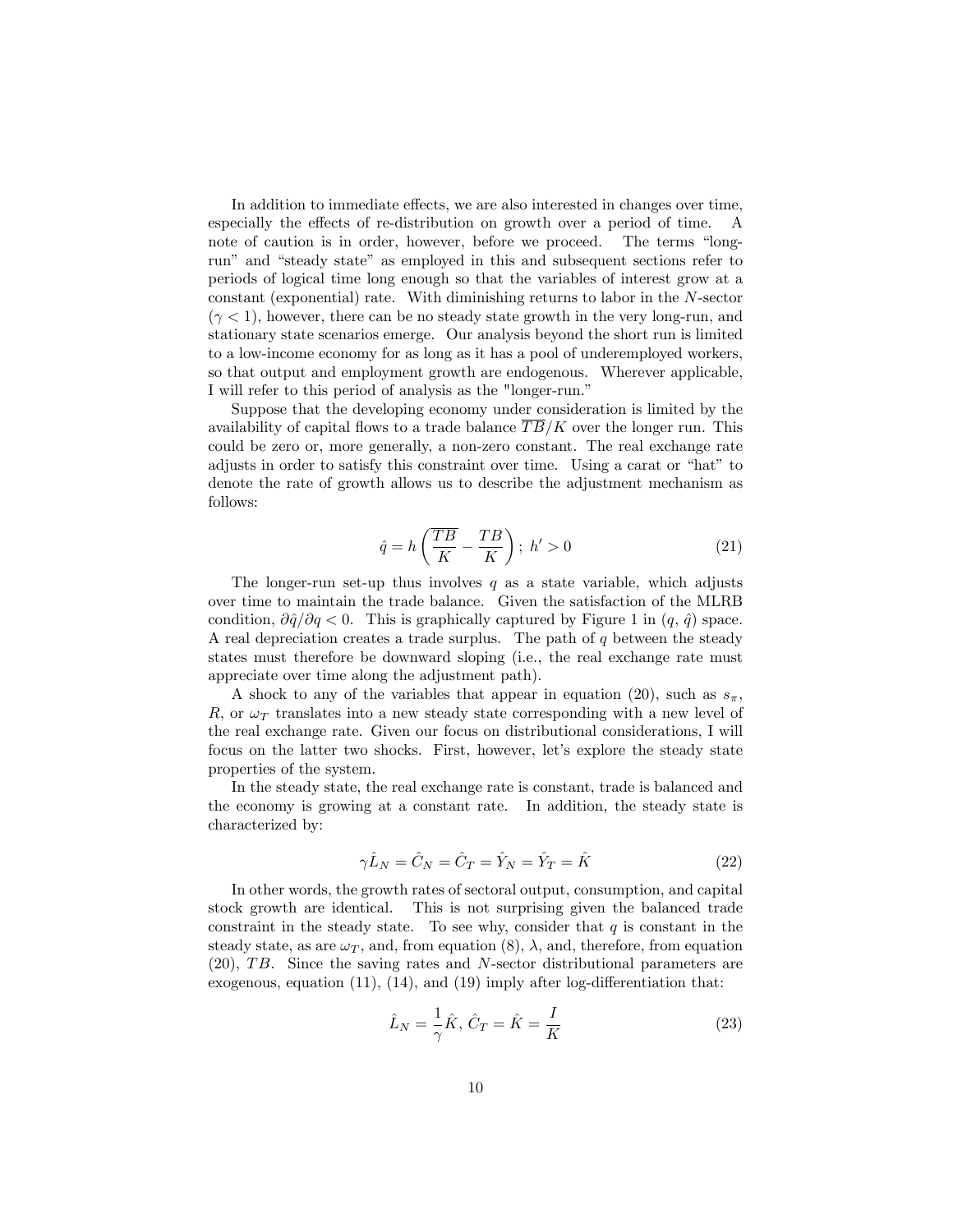Log-differentiating equation (9) and substituting for  $\hat{L}_N$  from equation (23) yields,

$$
\hat{C}_N = \hat{K} \tag{24}
$$

To sum up again, relative prices are rigid in the short-run and  $L<sub>N</sub>$  adjusts in response to excess demand or supply in the non-tradable sector, which is demand-led. The trade balance  $TB$  adjusts in response to tradable sector disequilibria. Relative prices adjust over time in response to trade imbalances.

What are the prospects for wage-led growth in this stylized economy? This is the question to which we now turn.



Figure 1: The dynamics of the long-run set-up.

## 3 Distribution and Growth

We are now in a position to compare the effects of redistribution in the two sectors. We will start with the tradable sector and then move to the nontradable one. In the process, we will notice some interesting differences emerge, both in the short run and over time.

#### 3.1 Raising the real wage of  $T$ -sector workers

First, consider the consequences of wage-led growth in the traditional sense of the term, i.e., through an increase in the modern sector wage, either through a rise in the benchmark wage  $\bar{\omega}_T$  via an upward nominal movement, or a rise in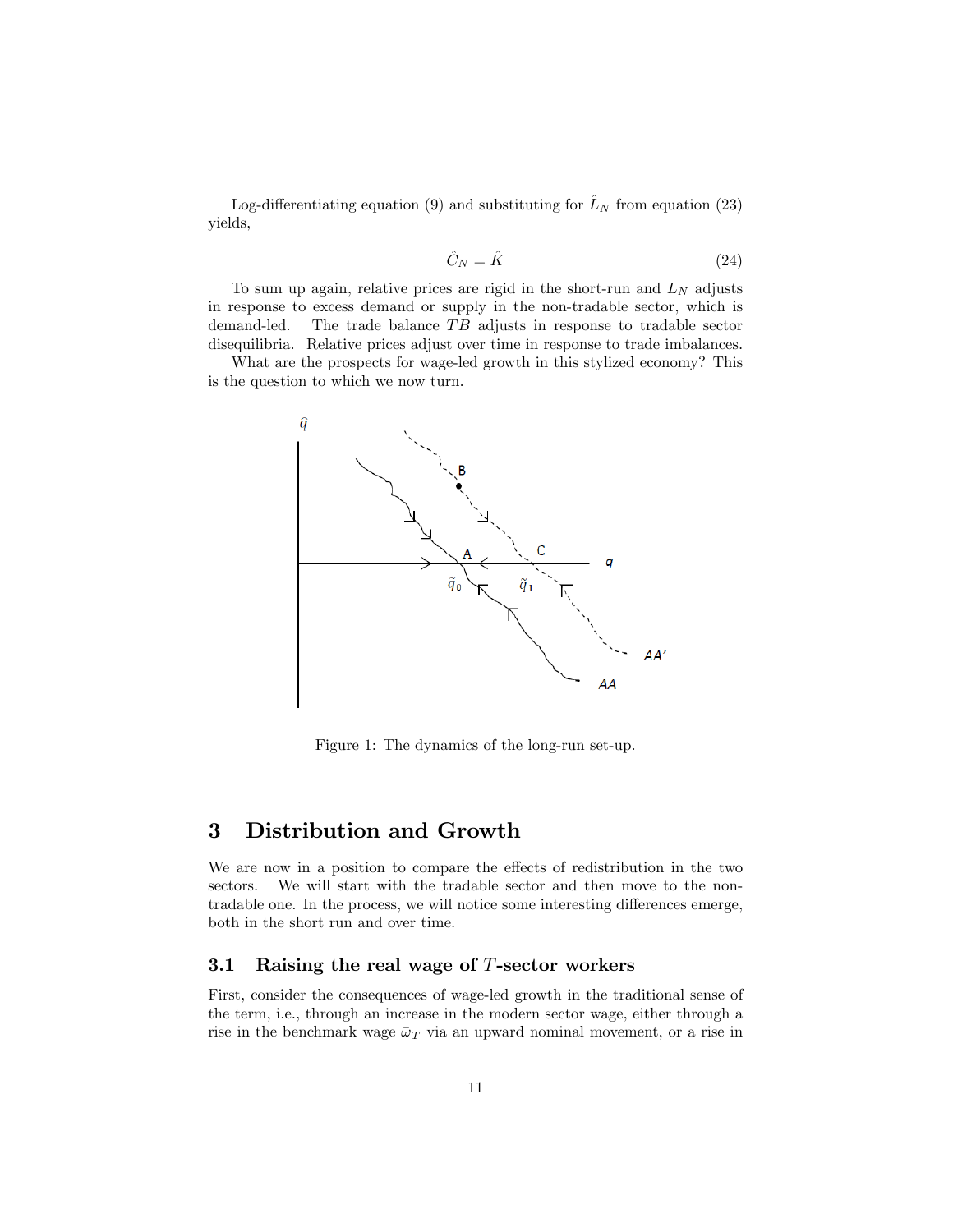$\phi$ . Equations (14) and (15) make it clear that re-distribution towards the group with a lower propensity to save expands output and employment in the nontradable sector. Higher employment means a lower effective real wage in the  $N$ -sector, thanks to diminishing returns (equation  $(16)$ ). However, equation (17) tells us that the extra output generated translates into a higher sharing wage. Thus, average living standards for workers rise in both sectors in the short run. On the external front, the immediate result of the re-distribution away from savers is to boost the consumption of tradables, and therefore, based on equation  $(20)$ , to create a trade deficit. This means that the system jumps from a point like A in Figure 1, where  $\hat{q} = 0$  to a point such as B where  $\hat{q} > 0$ .

Over time, the excess demand for tradables, manifested by the trade deficit, leads to relative price movement via equation (21). This is captured by the real depreciation shown in the movement from point B to point C in Figure (1). A higher (depreciated) real exchange rate is now consistent with the new steady state. This higher real exchange rate gives a further boost to spending on the non-tradable good, both due to income and substitution effects. The end result is higher output and sharing real wage in the N-sector.

How is the steady state level of growth in the modern sector  $-$  and hence in the traditional sector  $\overline{\phantom{a}}$  affected? Here a look at equation (11) is required. Recall that the initial increase in the real wage leads eventually to a depreciated real exchange rate. The effect on the steady state rate of accumulation, therefore, depends on which variable increases more in proportional terms. In other words, is the rise in q sufficient to more than offset the initial rise in  $\omega_T$ , leaving us with a lower steady state real wage and a higher rate of accumulation? The following mathematical expression for the proportional change in the steady state value of  $\bar{\omega}_T/\tilde{q}$ , based on eqs. (20) and (21), shows that this is not the case.

$$
\frac{\bar{\omega}_T}{\tilde{q}} \frac{d\tilde{q}}{d\bar{\omega}_T}\Big|_{\hat{q}=0} = \frac{(1-\lambda)S - f'[1-\lambda(B+S\upsilon\gamma)]}{(1-\lambda)S + \lambda'\left(B+S\phi\frac{\bar{\omega}_T}{q}\right)\left[\frac{1-(B+S\upsilon\gamma)}{1-\lambda(B+S\upsilon\gamma)}\right]\frac{q}{\bar{\omega}_T} - f'[1-\lambda(B+S\upsilon\gamma)]}
$$

where a <sup>\*\*</sup> over a variable denotes its steady state value,  $B = 1 - s<sub>\pi</sub>$  and  $S = s_{\pi} - s_{w}$ . The expression above simplifies to the following condition:

$$
\frac{\bar{\omega}_T}{\tilde{q}}\frac{d\tilde{q}}{d\bar{\omega}_T}\bigg|_{\tilde{q}=0}\geqslant 1\,\,{\rm iff}\,\,\lambda'\left(B+S\phi\frac{\bar{\omega}_T}{q}\right)\left[1-\lambda\left(B+S\nu\gamma\right)\right]\frac{q}{\bar{\omega}_T}\leqslant 0
$$

which is not satisfied as long as tradables and non-tradables are substitutes in consumption. Thus,  $\frac{\bar{\omega}_T}{\tilde{q}} \frac{d\tilde{q}}{d\bar{\omega}_T}$  $\Big|_{\hat{q}=0}$  < 1. Intuitively, a look at equation (20) reveals that the real exchange rate influences the trade balance through a wider variety of channels than the  $T$ -sector real wage.<sup>13</sup> A smaller increase in the

<sup>&</sup>lt;sup>13</sup>One way to see this directly is to consider the case where  $s_{\pi} - s_{w} = 0$ , i.e., there is no saving rate differential between the two classes. A rise in the T-sector real wage in this case no longer has an effect on the trade balance while a change in  $q$  still does, thanks to income and substitution effects.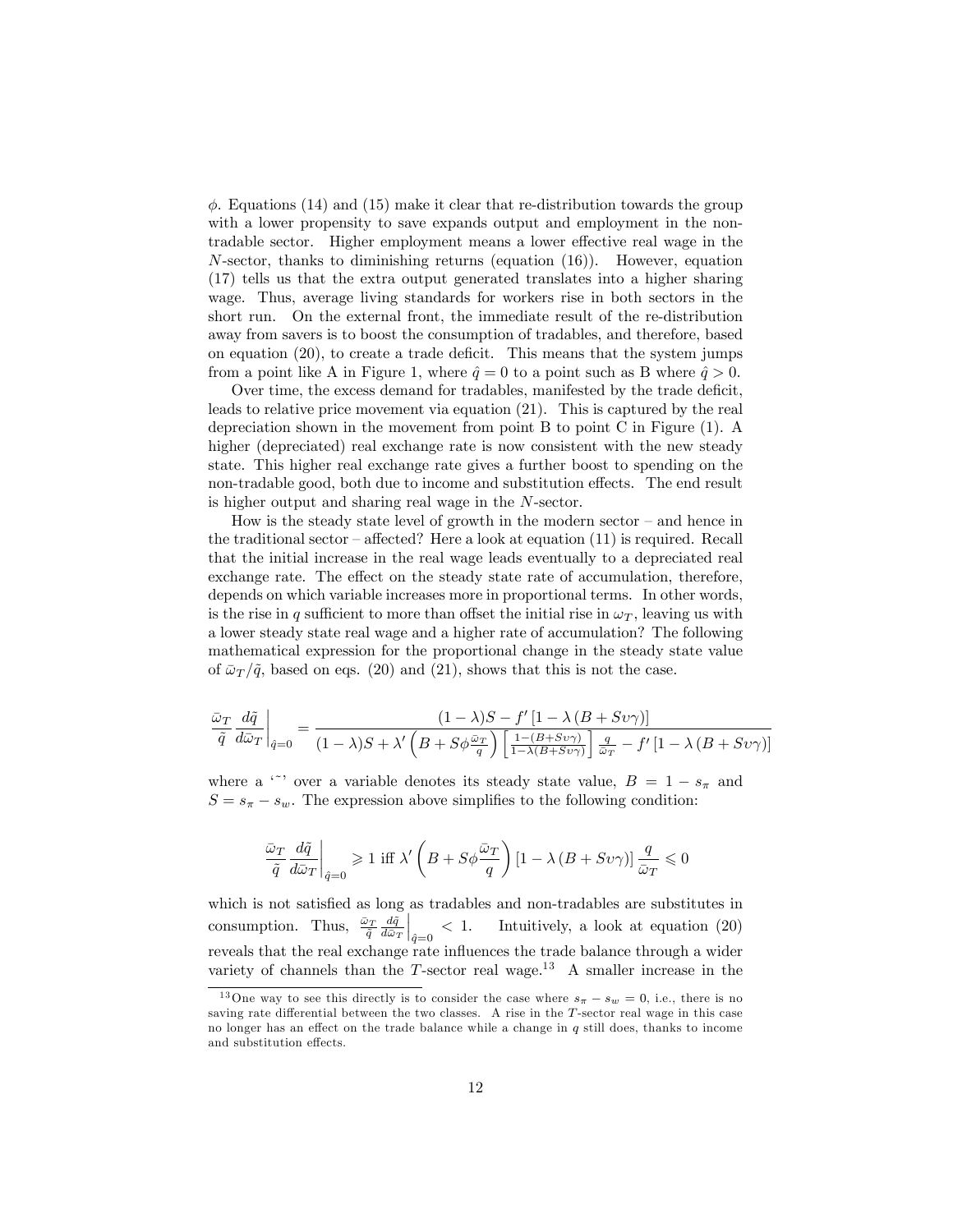steady state value of  $q$ , therefore, suffices to correct the trade imbalance created by income re-distribution. This means that the real T-sector wage is higher, and accumulation lower, in the new steady state.

In sum, the benefits of re-distribution for  $T$ -sector workers in our framework spill over to workers outside this sector  $\overline{\phantom{a}}$  in the form of a higher sharing wage  $\overline{\phantom{a}}$ through the aggregate demand channel. This may not be a sustainable growth strategy however, given that the steady state rate of accumulation declines.<sup>14</sup> In terms of the political economic repercussions, the main distributional conflict is between capitalists on the one hand, and workers and landlords on the other.

#### 3.2 A change in distributional norms in the N-sector

Now consider how an increase in the worker share of N-sector income, i.e., a rise in  $v$  plays out. Again, re-distribution towards spenders helps raise  $N$ -sector output through the demand channel. Unlike the redistribution previously analyzed, the sharing real wage and the effective real wage both rise in the short-run, the direct effect of the redistribution dominating the effect of diminishing marginal product in the latter case. Landlords suffer because, although the output of non-tradables rises, their share per unit of output has declined, and, as shown in the appendix, this latter effect dominates (see equation  $(A9)$ ). This boon to N-sector workers spills over to capitalists in the T-sector, without hurting workers, as the real exchange rate depreciates over time in response to the trade deficit created. This means also that the initial boost to  $N$ -sector worker incomes gets magnified over time thanks to expenditure-switching towards nontradables. The change in the steady state level of the real exchange rate is positive, as shown by the following expression:

$$
\left.\frac{d\tilde{q}}{dv}\right|_{\hat{q}=0}=\frac{\lambda(1-\lambda)\left(B+S\phi\frac{\bar{\omega}_{T}}{q}\right)\frac{S\gamma}{1-\lambda(B+Sv\gamma)}}{(1-\lambda)S\phi\frac{\bar{\omega}_{T}}{q^2}+\lambda'\left(B+S\phi\frac{\bar{\omega}_{T}}{q}\right)\left[\frac{1-(B+Sv\gamma)}{1-\lambda(B+Sv\gamma)}\right]-f'\left[1-\lambda\left(B+Sv\gamma\right)\right]\phi\frac{\bar{\omega}_{T}}{q^2}}
$$

In terms of Figure 1, the analysis is quite similar to that provided in the previous sub-section, with the real exchange rate beginning its depreciation following the trade deficit created by the initial shock, and continuously depreciating towards a new higher steady state level.

How are  $T$ -sector workers and capitalists affected? The real wage is rigid in terms of non-tradables, so that the nominal wage follows the price of nontradables down. Put differently, the real wage falls in terms of tradables. This means that profitability improves. Unlike the earlier case where income was initially re-distributed to T-sector workers, the steady state rate of accumulation gets a boost. Unlike that case, the main distributional conflict is now between

 $14$ Notice that the negative effect on steady state accumulation would be even greater if the T-sector real wage were rigid in terms of the tradable good, as in Razmi (2015), since in this case the resulting real depreciation will not mitigate the effects on investment through a lower T-sector nominal wage.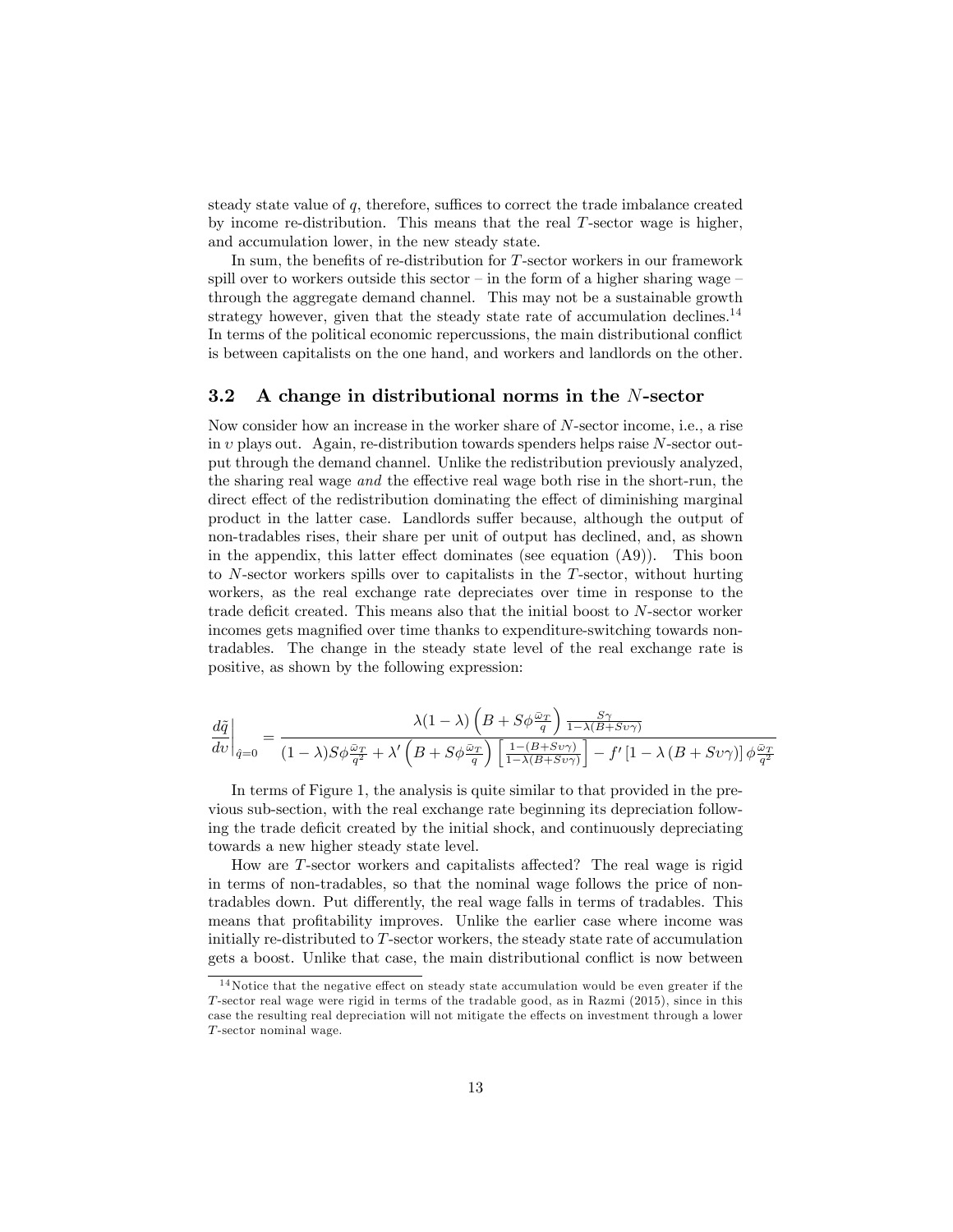| Experiment                                                                         |              | $\omega_N$ | $\omega_N$ | $L_N$ | $\omega_T$ |  |
|------------------------------------------------------------------------------------|--------------|------------|------------|-------|------------|--|
| ${}^{\scriptscriptstyle \dagger}\bar{\omega}_T$ or ${\scriptstyle \uparrow}\,\phi$ | Short-run    |            |            |       |            |  |
|                                                                                    | Steady state |            |            |       |            |  |
| $\eta$                                                                             | Short-run    |            |            |       |            |  |
|                                                                                    | Steady state | $^+$       |            |       |            |  |

Table 2: Summary of effects on different groups or variables

capitalists and workers on the one hand, and landlords on the other. Opposition to re-distribution lacks a constituency in the modern/urban sector in this case.

To sum up, the two kinds of re-distribution discussed here have contrary effects insofar as their consequences for steady state capital accumulation are concerned. Moreover, the effects on functional classes are not identical. Table 2 summarizes this discussion for convenience. From the perspective of a capitalconstrained low-income economy, the implications for development are likely to be quite important over time.

#### 3.3 Alternative specifications of  $T$ -sector wage behavior

Before we explore wage-led growth further from a development perspective, let's briefly examine the effects of specifying different labor market behavior in the modern sector. Suppose the T-sector wage is negotiated in terms of tradable goods rather than non-tradable ones. Re-distribution towards T-sector workers in this case would have the same enhancing effects on incomes outside the  $T$ - $\text{sector}$  – for similar demand-driven reasons  $\text{-}$  but will lower the steady state rate of capital accumulation and output growth even more. This is because in this case the resulting real depreciation will not mitigate the effects on investment through a lower T-sector nominal wage.

What about our second thought experiment involving re-distribution in the N-sector? Again, the resulting increase in demand and real depreciation will benefit  $N$ -sector workers and, thanks to their increased purchasing power in terms of non-tradables, T-sector workers. The steady state level of investment, however, is no longer positively influenced. Indeed, it is unchanged. Thus, the positive effect of N-sector redistribution on steady state investment does not survive this change in specification. However, as development literature going back to Ricardo  $(1821)$  has recognized, workers mostly consume "necessities," which in low-income economies mainly consist of non-tradables. Specifying real wages as negotiated in terms of non-tradables is a reasonable first approximation. Nothing would change qualitatively in our benchmark analysis of Sections 3.1 and 3.2 if we were to specify real wages as being set in terms of a basket consisting of both goods, instead of a subset thereof.

More realistically, one would expect  $\omega_T$  to be a function, both on efficiency wage and bargaining position grounds, of the sharing wage in the N-sector and the scarcity of labor available from outside the T-sector.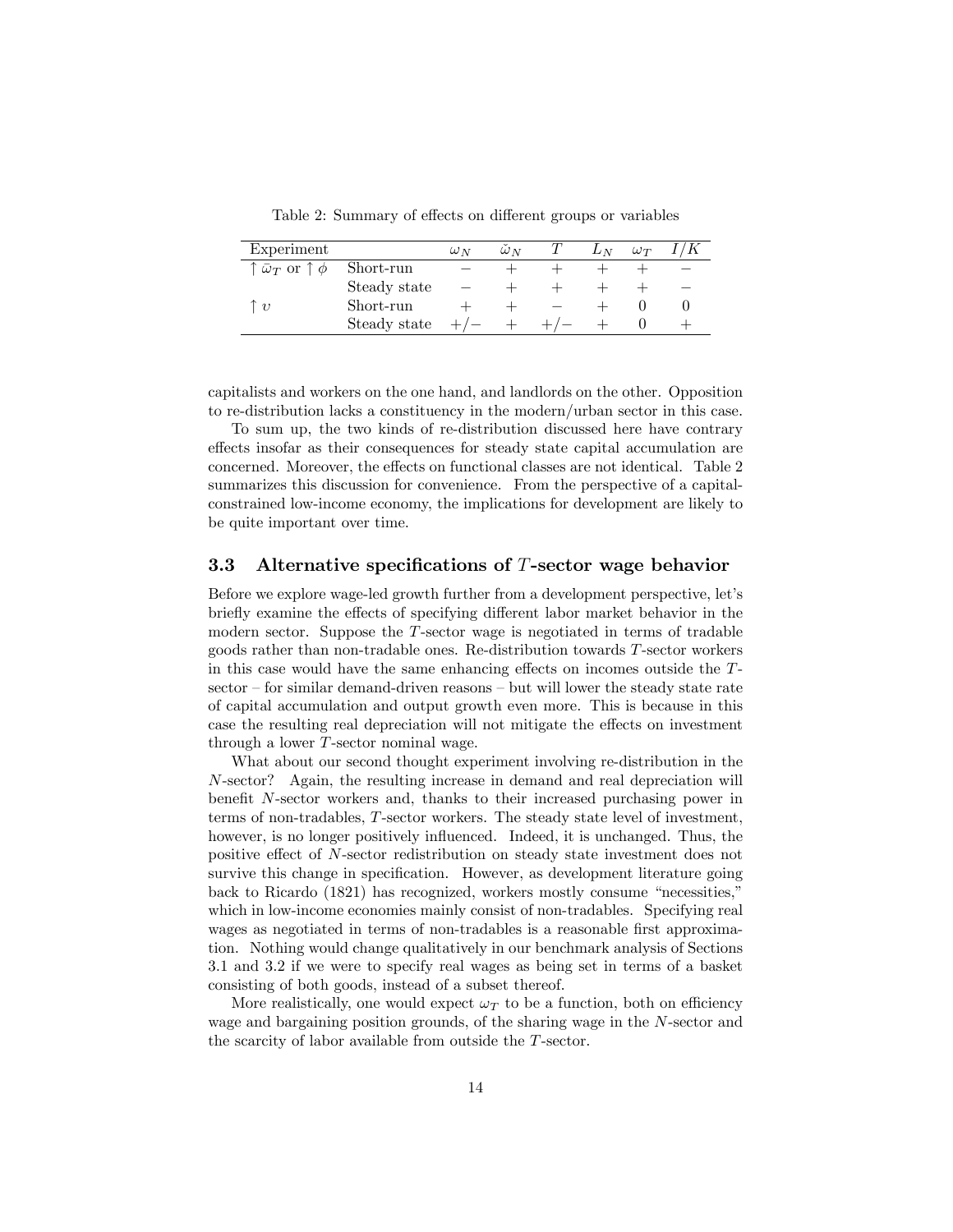$$
\omega_T = \phi(\check{\omega}_N, L_T/L)\bar{\omega}_T; \, \phi_{1,2} > 0
$$

How would such a specification affect our main results regarding steady state accumulation and growth? Once T-sector employment is an argument in the  $\phi$ -function, either directly or through the presence of  $\tilde{\omega}_N$ , a steady state rate of accumulation ceases to exist even in its qualified sense here.<sup>15</sup> A long-run stationary state exists if the total labor supply  $L$  is given. However, these mechanisms are likely to work slowly in a low income country with large pools of underemployment. Our benchmark steady state analysis is likely to be useful over significant periods of time.

Let's turn finally to the case where workers in the two sectors are perfect substitutes so that steady state wages equalize. This case is implausible on empirical grounds given the complementarities between human and physical capital, and the resources involved in training workers for modern sector jobs. If, however, wages do equalize the tendency, as long as there is significant underemployment, would be towards convergence to the sharing real wage in the N-sector. This means that, (a) a steady state rate of accumulation would cease to exist, and (b) raising wages in the N-sector will now hurt accumulation over time. For the reasons stated above, this scenario is of limited interest in low-income economies.

#### 3.4 Bottlenecks in the N-sector

In his analysis of developing economies, Kalecki (1976) placed significant emphasis on supply-side bottlenecks in the production of "necessities" (mainly basic agricultural output). Other prominent structuralist economists in the Latin American tradition echoed similar concerns in the post World War II years.<sup>16</sup> While we do not carry out a detailed steady state analysis here, a quick investigation may be interesting. In our framework, such bottlenecks could be incorporated by having the real exchange rate adjust instead of N-sector employment to clear the market for non-tradables in the short run. Re-distribution towards workers in the T-sector (via an increase in the nominal wage) would then generate excess demand for non-tradables, resulting in inflation, real appreciation, diversion of demand away from non-tradables, and rising T-sector wages in terms of tradables. The trade balance will develop a deficit and investment will suffer over time. As in the case of our original framework, growth led by wage increases in the T-sector is not a sustainable policy.

But what about re-distribution toward workers in the N-sector? Here the analysis leads to conclusions that deviate from our original framework. Most importantly, wage-led growth is no longer an option. Why? Just as in the case where re-distribution is carried out in the T-sector, the result is excess demand for non-tradables, a trade deficit, and real appreciation in the short run.

 $15$  See eqs. (5), (17), and (20).

 $16$  See Baer (1967) and Boianovsky (2012) for surveys.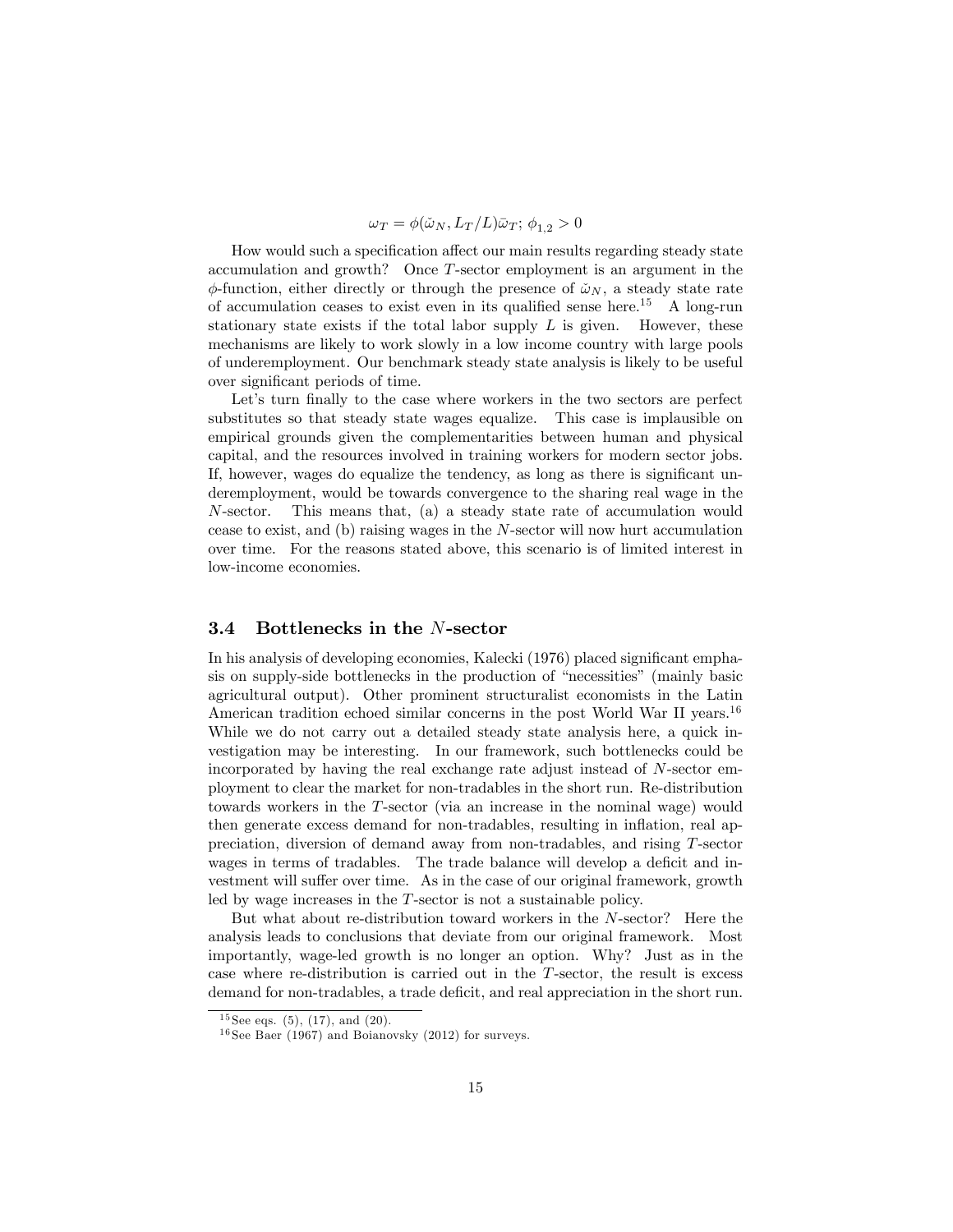The latter affects investment negatively, unlike in our benchmark framework of Section 2, where there is no appreciation in the short run.

In sum, bottlenecks in the N-sector make wage-led growth less likely regardless of the sector where income redistribution originates. Thus, the option of pursuing wage-led growth based on re-distribution in the N-sector may be more feasible in the early stages of development, when there is considerable underemployment, so that employment  $(L_N)$  rather than the relative price of non-tradables adjusts in the short run.

### 4 Broader Implications

A major argument emerging from the last section is that re-distribution toward workers may have different effects depending on their sector of employment. Specifically, re-distribution in the  $T$ -sector undermines long-run growth prospects by directly reducing proÖtability. These consequences may not follow from re-distribution in the N-sector. Indeed, if T-sector wages are even partly fixed in terms of "necessities" or  $N$ -sector goods then investment will get an upward push as long as the real exchange rate moves in an equilibrating manner, due either to market forces or the visible hand of policy makers.

Re-distribution in the T-sector may be popular amongst a vocal constituency (i.e., the urban workers), and it does give a boost to demand in the short run in our framework, but the decline in investment means that the boom is unlikely to be sustained. Several historical examples come to mind, some of them from Latin America. For instance, Rapetti (2012) compares the rapid growth episodes in Chile and Argentina, starting in the mid-80s and 2000s, respectively. Both episodes followed balance of payments and financial crises, so that there was considerable slack in the economy in the initial phases of each episode. Both episodes involved large initial devaluations and a policy to maintain an undervalued real exchange rate. With similar initial conditions, the subsequent trajectories, however, diverged over time. A factor that drove the separate trajectories was the way macroeconomic policy was conducted. While Argentina followed expansionary monetary, Öscal, and wage policies that meant that, as output and employment growth accelerated, wage and price inflation followed and the real exchange rate appreciated, Chilean policy makers, by contrast, managed to moderate wage and price inflation, and were able to sustain the expansion of output and the capital stock for a much longer period.<sup>17</sup> Policy makers could, of course, attempt to counter this by guiding the path of the real exchange rate in such a way as to counter the effect on profitability. For example, a central planner could employ the nominal exchange rate as an instrument for real undervaluation in order to maintain profitability over time.<sup>18</sup> But, apart

<sup>&</sup>lt;sup>17</sup>Also see Frenkel and Rapetti (2012) for a detailed discussion of these and other historical episodes in Latin America.

 $18$  Razmi et al. (2012)) discuss this issue in more detail. With the level of investment and the trade balance as two targets, policy makers require two instruments. The real exchange rate could serve as one such instrument.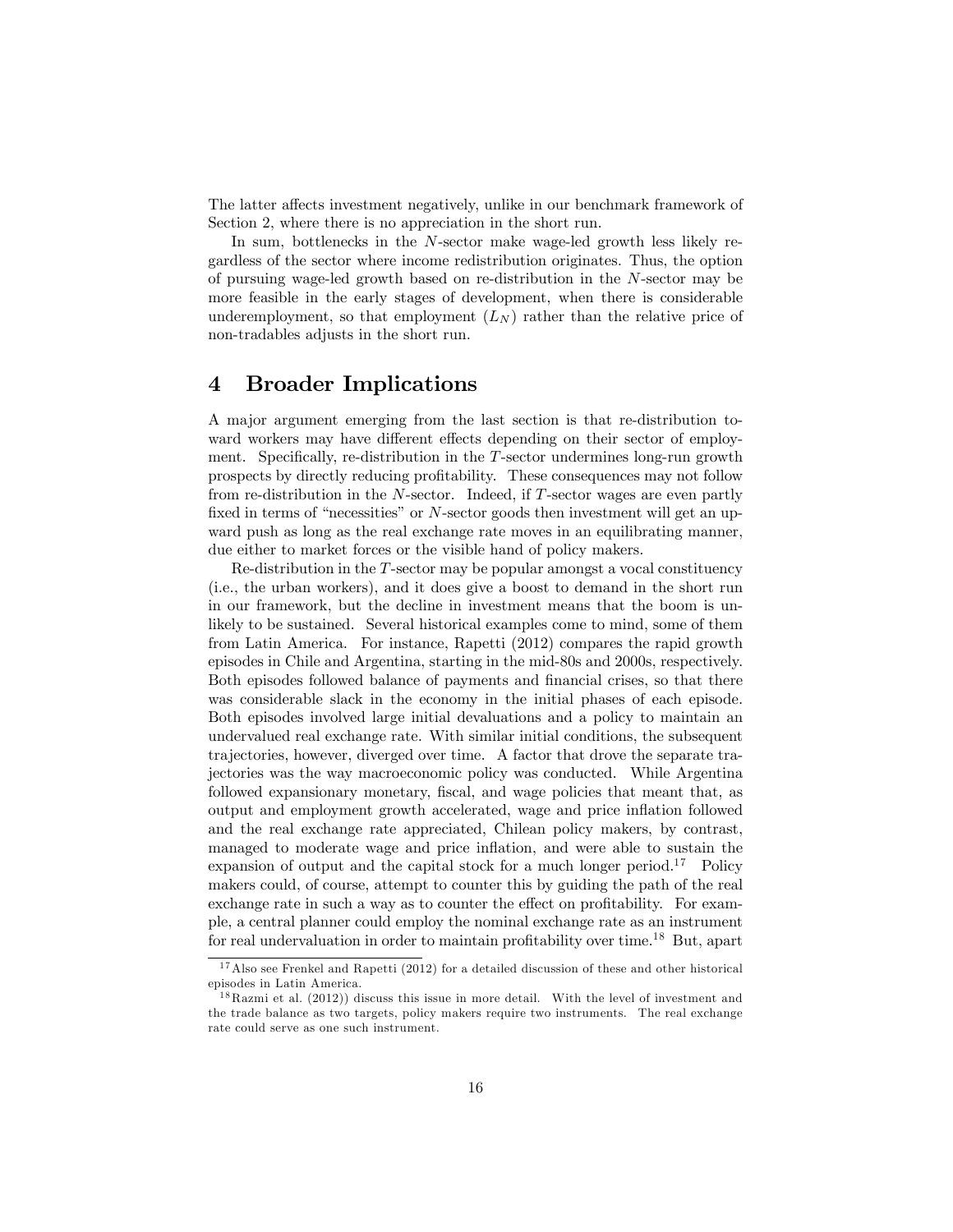from potentially setting off a depreciation-inflation-depreciation cycle, it would also undermine the initial re-distribution.

Our analysis points to an alternative, i.e., pursuing reforms in the N-sector that re-distribute income towards wages. Given wage indexation, this will leave real wages (in terms of non-tradables) unaffected in the T-sector. If relative prices move in an equilibrating manner over time, the resulting real depreciation will actually raise proÖtability and investment. A possible historical example may be the land reforms carried out in East Asia prior to their growth accelerations. A vast and growing body of literature has studied the Asian ìmiracleî economies to help understand the nature of growth in low income settings. One feature that appears to be shared by several of these cases is the implementation of genuine land reforms that made income distribution in the rural areas more equitable on the eve of the initial growth takeoffs. As Stiglitz (1996) (p. 167) notes,<sup>19</sup> in "Korea, Japan, and Taiwan (China), land reforms  $\alpha$  at least partially imposed from outside  $\alpha$  were important in the initial stages of development." Land reforms considerably weakened the landlords and, when accompanied by other measures, prevented runaway food price inflation during the growth process.

Redistribution affects demand and growth in neo-Kaleckian models because of saving differentials between functional classes. This is also true for most of the results in the present analysis,  $2^0$  but presents us with an interesting nuance in the sense that redistribution in the N-sector  $\overline{\phantom{a}}$ -raising  $\overline{v}$  in the context of the present framework – may have another advantage over raising  $\omega_T$ . The latter has an effect on  $N$ -sector wages *only* if there is an economically significant saving differential, i.e.,  $s_{\pi} - s_w > 0$ . If both classes have similar saving rates, one can see, based on the relevant expressions in the Appendix, that re-distribution in the T-sector has no effect on workers outside the T-sector (who may be the bulk of the potential labor force). In mathematical terms,  $d\omega_N/d\bar{\omega}_T = d\tilde{\omega}_N/d\bar{\omega}_T = 0$ when  $s_{\pi} = s_{w}$ . Re-distribution in the modern sector, in other words, does not generate income in the rural sector if the saving behavior does not differ between the classes. Re-distribution in the non-tradable sector, on the other hand, translates into a proportional increase in the income received by the bulk of the workforce  $(d\omega_N/dv = \omega_N/v$  and  $d\tilde{\omega}_N/dv = \tilde{\omega}_N/v$  when  $s_{\pi} = s_w$ ). Furthermore, there is no impact on the trade balance in this case. The high worker saving rates with typically moderate trade imbalances in some East Asian countries during their rapid growth phases suggest that this factor may have played a significant role.

Political economy aspects are, of course, rather important here. Redistribution in the traditional sector benefits not only workers across the board, but also capitalists, at the expense of landlords. This poses challenges if the landlords are strong, as is likely to be the case in underdeveloped economies. Indeed, as alluded to by the quote from Stiglitz (1996) above, reforms have often been forced through by outsiders. Similarly, between urban and rural workers, the

<sup>19</sup> See also Wade (1990) for Taiwan and Amsden (1989) for South Korea.

 $^{20}$ A look at the Appendix helps quickly distinguish the results which get annulled when  $s_{\pi} = s_w$  from the ones that do not.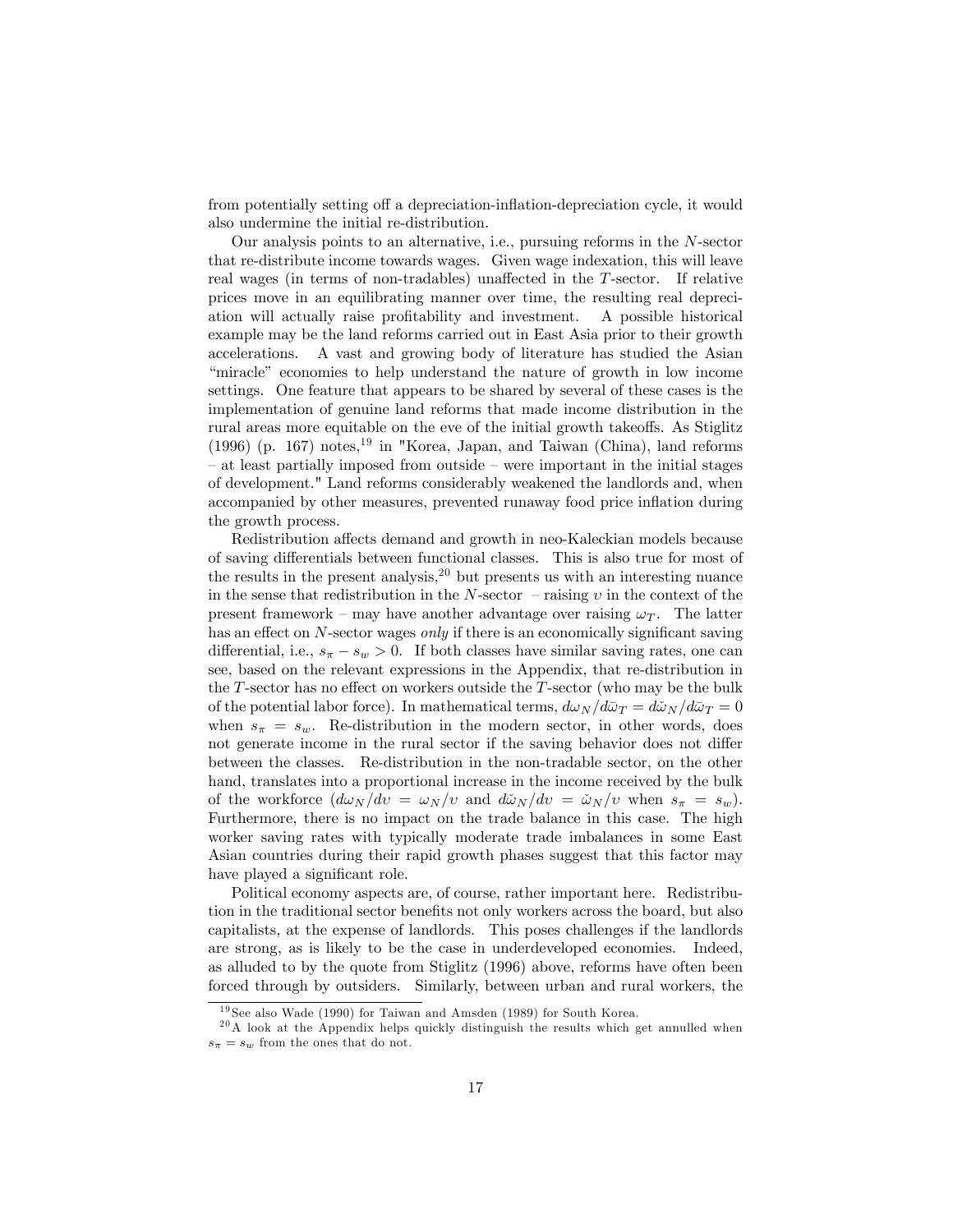former are likely to be better organized and more vocal. Direct re-distribution in the modern sector may, therefore, be politically more appealing. In our framework, this helps both landlords and workers in the short run, although steady state growth is negatively affected. This may be one of the many instances where political factors push policy in directions that would leave almost everyone worse-off in the long run.

## 5 Concluding Remarks

Low income countries have characteristics which encourage us to re-visit the standard neo-Kaleckian framework and the associated debate pertaining to wage- versus profit-led growth. This paper is an effort in that direction. Many low-income countries have dual economies with contrasting sectoral characteristics. The results of income re-distribution can be quite different depending on whether it takes place in the traditional/rural/non-tradable sector or the modern/capital-intensive/tradable one. Policies that induce rapid wage increases in the tradable sector may, for example, quickly undermine long-run growth prospects. In our framework this does not occur through the traditional mechanism as developed by Blecker (1989) and others. Rather, the fact that our low-income economy is a price-taker in international markets means that, other things held constant, higher wages in the tradable sector undermine profitability. With full utilization of capital, this decline in profitability translates into lower investment. Longer term steady state accumulation suffers.

The absence of wage-led growth originating from re-distribution in the tradable sector does not render re-distribution universally harmful during early phases of growth. Other avenues exist and may have played a role in important historical instances, such as the successful growth episodes experienced by several East and South East Asian economies. Raising the share of income going to workers in the non-tradable sector can raise steady state accumulation, in addition to generating employment through the demand channel. The increase in steady state investment results from the real depreciation induced by the excess domestic demand for tradables (i.e., trade deficits). This of course requires that either the adjustment mechanism whereby relative prices change in response to trade deficits occurs smoothly, or in the absence of smooth adjustment, policy makers step in to ensure adjustment in the required direction. Given existing evidence, complementary monetary, fiscal, and national saving policies are likely to be required to guide the trajectories of the real exchange rate and external imbalances. Indeed, the evidence suggests that governments often employ these instruments, with varying degrees of success, to influence exchange rates.<sup>21</sup> The case for re-distribution in the N-sector is weakened if lack of exchange rate ad-

 $21$  See, for example, the 'fear of floating' literature inspired by Calvo and Reinhart (2002), who show that, in the aftermath of the Asian crises, developing countries have systematically intervened in the foreign exchange market to manage the behavior of exchange rates. Levy-Yeyati and Sturzenegger (2007) Önd that such interventions have aimed to maintain competitive exchange rates or to avoid overvaluations.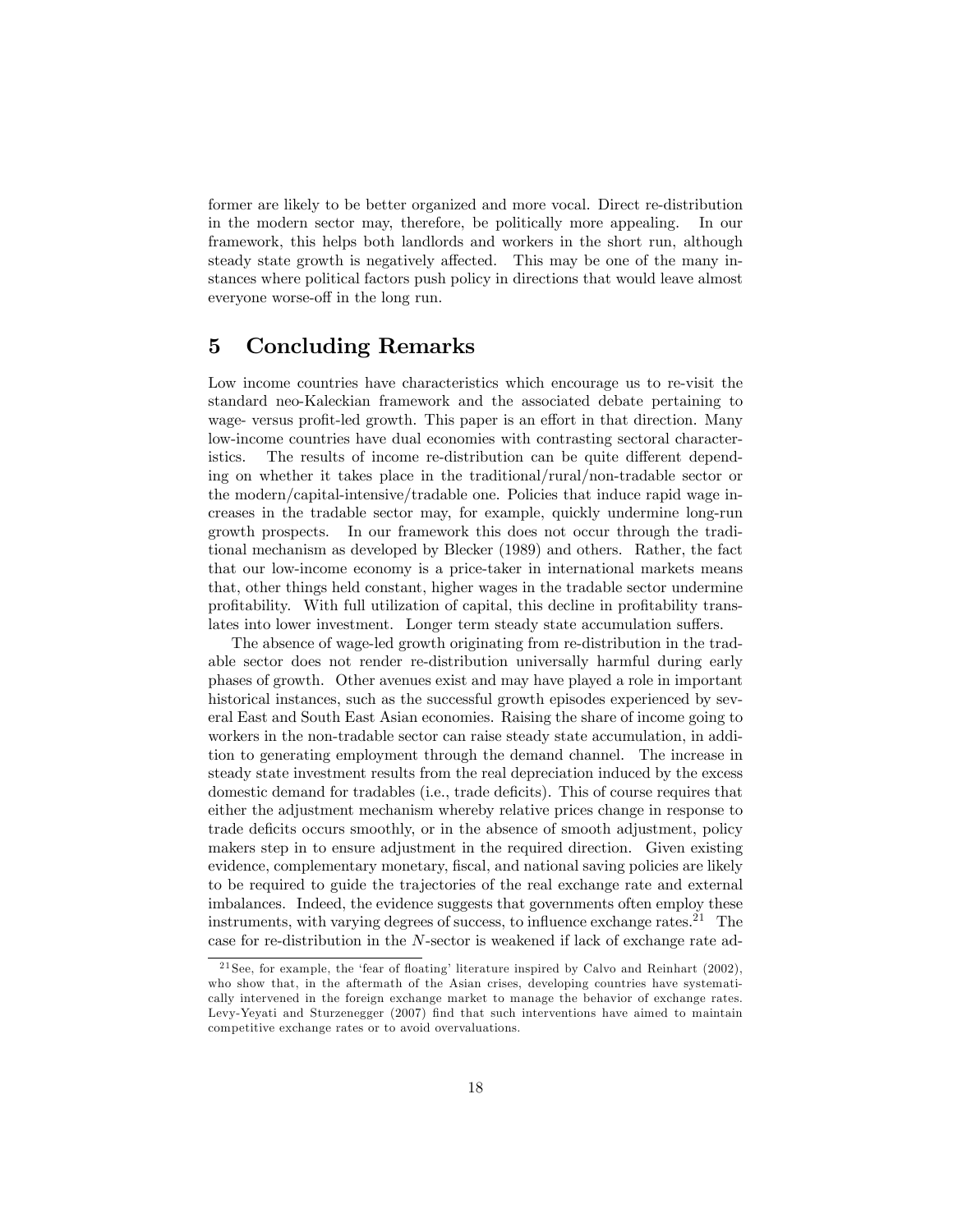justment in the face of external imbalances hinders growth, as has been the case in several developing countries that experienced stop-and-go cycles during which foreign exchange shortages typically led to abrupt downturns instead of smooth exchange rate depreciations.

Several caveats apply here some of which such as the possibilities of disruptive adjustment to external balances and rapidly rising tradable sector wages in response to improving fallback positions we have already discussed. The case for re-distribution in the rural sector is stronger in the initial phases of development when underemployment is significant. As the pool of these workers shrinks with expansion of the modern sector, prices rather than quantities are likely to respond to excess demand in the short-run. The resulting real appreciation could neutralize any boost to investment in the modern sector. Section 4 briefly discussed this mechanism in the context of Latin American economies. We have not explicitly considered the role of government spending and taxation. Also, we have ignored the role of technological change, learning externalities, and economies of scale. To the extent that these latter factors are present to a greater degree in the tradable sector, their incorporation amplifies concerns about the negative impact of re-distribution in that sector on investment. Productivity change in early stages of development largely results from moving workers from low productivity traditional sectors to high productivity modern ones. Our analysis of changes in the steady state rate of investment suggests, therefore, that we may be capturing important elements of economic evolution. Our focus, in any event, is the scope for wage-led growth rather than technological change. Nevertheless, the analysis here is intentionally partial and incomplete, and future empirical work should explore the robustness of the case made in favor of the limited applicability of the traditional wage-led growth argument to developing countries.

## 6 Mathematical Appendix

This section presents detailed expressions for the comparative static results discussed in Section 2 of the main text.

First some notation to avoid clutter. Let  $B = 1 - s_{\pi}$  and  $S = s_{\pi} - s_{w}$ . The consequences of various shocks on the short-run equilibrium values of the key endogenous variables are as follows:

$$
\frac{dL_N}{dq} = \frac{1}{\gamma} L_N^{\frac{1}{\gamma}} \left\{ \frac{B}{Bq + S\phi\bar{\omega}_T} + \frac{\lambda'}{\lambda \left[1 - \lambda \left(B + S\upsilon\gamma\right)\right]} \right\} > 0 \tag{A1}
$$

$$
\frac{d\omega_N}{dq} = -\frac{1-\gamma}{\gamma}\omega_N L_N^{\frac{1-\gamma}{\gamma}} \left\{ \frac{B}{Bq + S\phi\bar{\omega}_T} + \frac{\lambda'}{\lambda \left[1 - \lambda \left(B + S\upsilon\gamma\right)\right]} \right\} < 0 \tag{A2}
$$

$$
\frac{d\tilde{\omega}_N}{dq} = \tilde{\omega}_N L_N^{\frac{1-\gamma}{\gamma}} \left\{ \frac{B}{Bq + S\phi\bar{\omega}_T} + \frac{\lambda'}{\lambda \left[1 - \lambda \left(B + S\upsilon\gamma\right)\right]} \right\} > 0 \tag{A3}
$$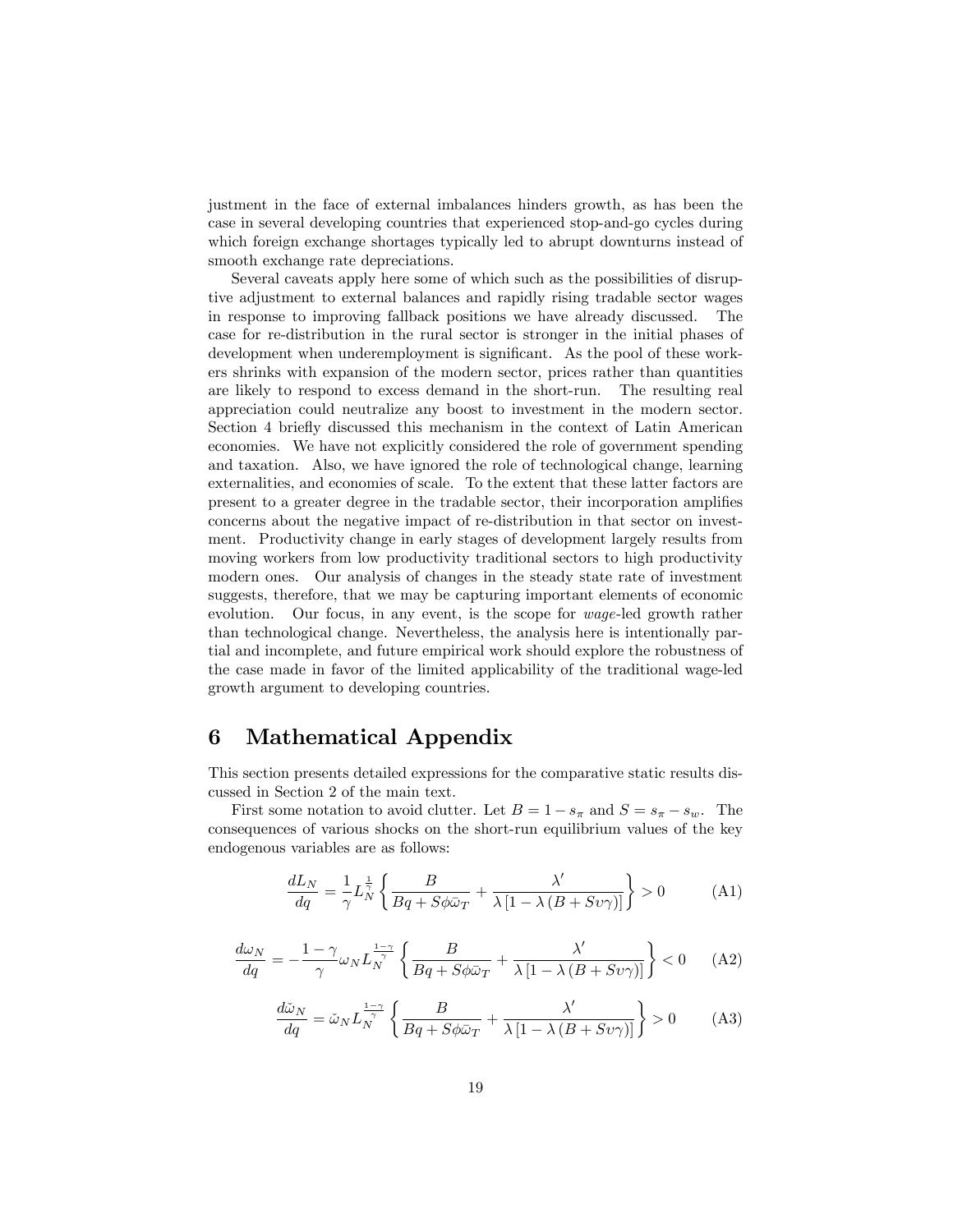$$
\frac{dT}{dq} = \omega_N L_N^{\frac{1}{\gamma}} \frac{1 - \nu \gamma}{\gamma} \left\{ \frac{B}{Bq + S\phi \bar{\omega}_T} + \frac{\lambda'}{\lambda \left[1 - \lambda \left(B + S\upsilon \gamma\right)\right]} \right\} > 0 \tag{A4}
$$

$$
\frac{d(TB/K)}{dq} = \frac{(1-\lambda)S\phi\frac{\tilde{\omega}_T}{q^2} + \lambda'\left[\frac{1-B-Sv\gamma}{1-\lambda(B+Sv\gamma)}\right]\left(B+S\phi\frac{\tilde{\omega}_T}{q}\right)}{1-\lambda\left(B+Sv\gamma\right)} - f'\phi\frac{\tilde{\omega}_T}{q^2} \geq 0\tag{A5}
$$

$$
\frac{dL_N}{dv} = \lambda L_N \frac{S}{1 - \lambda (B + Sv\gamma)} > 0
$$
\n(A6)

$$
\frac{d\omega_N}{dv} = \frac{1 - \lambda (B + Sv)}{1 - \lambda (B + Sv\gamma)} \frac{\omega_N}{v} > 0
$$
\n(A7)

$$
\frac{d\tilde{\omega}_N}{dv} = \frac{1 - \lambda B}{1 - \lambda (B + Sv\gamma)} \frac{\tilde{\omega}_N}{v} > 0
$$
\n(A8)

$$
\frac{dT}{dv} = -\gamma \frac{1 - \lambda(B + S)}{1 - \lambda(B + Sv\gamma)} \frac{\omega_N L_N}{v} < 0 \tag{A9}
$$

$$
\frac{d(TB/K)}{dv} = -\frac{(1-\lambda)\left(B + S\phi\frac{\omega_T}{q}\right)}{\left[1 - \lambda\left(B + S\upsilon\gamma\right)\right]^2} \lambda S\gamma < 0\tag{A10}
$$

$$
\frac{dL_N}{d\bar{\omega}_T} = \frac{1}{\gamma} L_N^{1-\gamma} \frac{\lambda S \phi}{1 - \lambda (B + S \nu \gamma)} \frac{K}{A} > 0
$$
\n(A11)

$$
\frac{d\omega_N}{d\bar{\omega}_T} = -\frac{\upsilon(1-\gamma)}{L_N} \frac{\lambda S\phi}{1-\lambda\left(B+S\upsilon\gamma\right)} K < 0 \tag{A12}
$$

$$
\frac{d\tilde{\omega}_N}{d\bar{\omega}_T} = \frac{\tilde{\omega}_N}{L_N^{\gamma}} \frac{\lambda S \phi}{1 - \lambda (B + S \nu \gamma)} \frac{K}{A} > 0
$$
\n(A13)

$$
\frac{dT}{d\bar{\omega}_T} = \frac{(1 - \nu\gamma)\lambda S\phi}{1 - \lambda\left(B + S\upsilon\gamma\right)}K > 0\tag{A14}
$$

$$
\frac{d(TB/K)}{d\bar{\omega}_T} = -\left[\frac{(1-\lambda)S}{1-\lambda\left(B+S\upsilon\gamma\right)} - f'\right]\frac{\phi}{q} \geq 0\tag{A15}
$$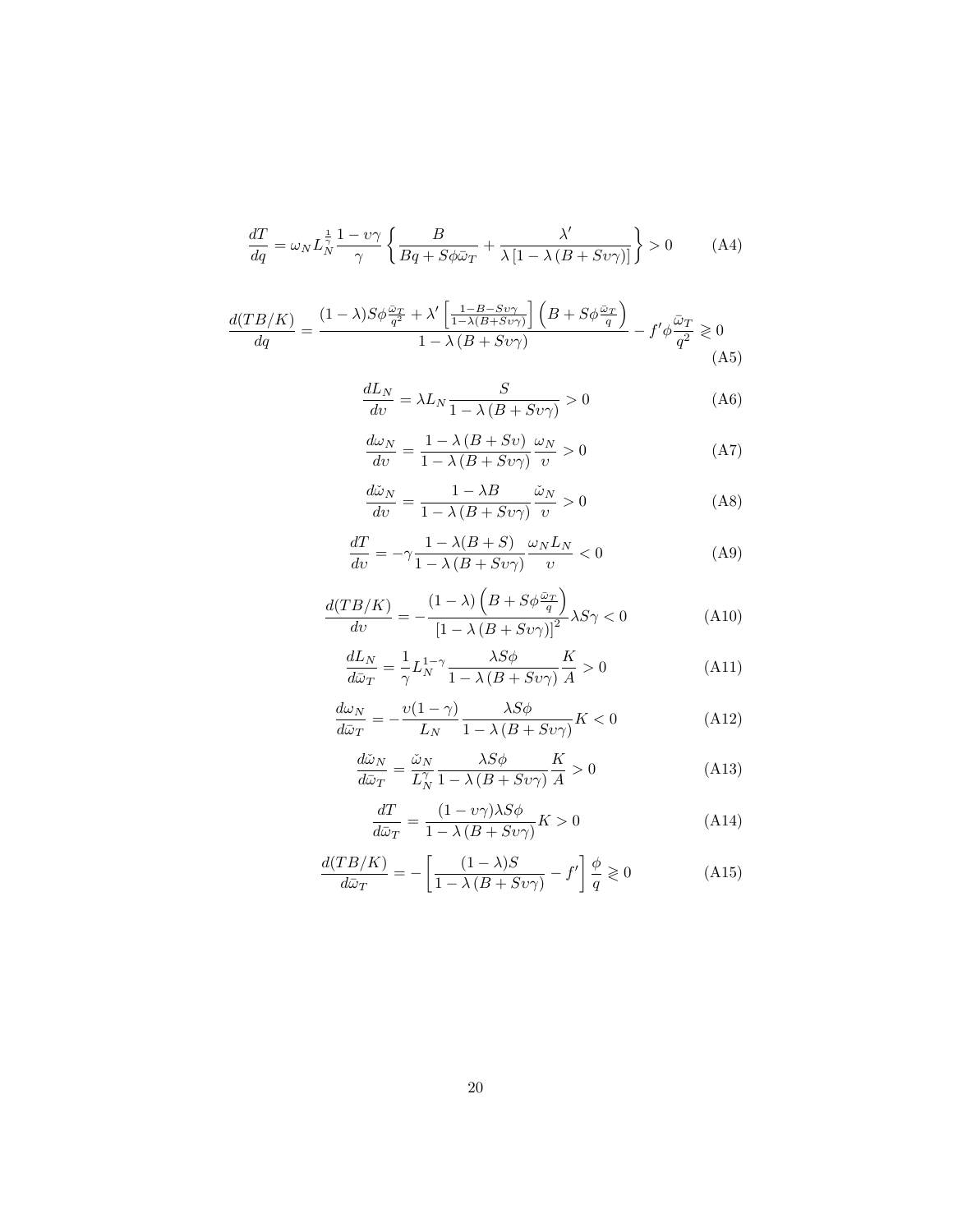### References

- Amsden, Alice. (1989). Asiaís Next Giant: South Korea and Late Industrialization. New York: Oxford University Press.
- Baer, Werner. (1967). The inflation controversy in Latin America: A survey. Latin American Research Review  $2(2)$ , 3-25.
- Bahmani-Oskoee, M and Niroomand, Farhang. (1998). Long-run price elasticities and the Marshall-Lerner condition revisited. Economics Letters 61,  $101 - 9.$
- Bhaduri, Amit and Marglin, Stephen. (1990). Unemployment and the real wage: the economic basis for contesting political ideologies. Cambridge Journal of Economics  $14(4)$ , 375–393.
- Blecker, R. (1989). International competition, income distribution, and economic growth. *Cambridge Journal of Economics 13*,  $395-412$ .
- Blecker, Robert. (1996). The new economic integration: Structuralist models of North-South trade and investment liberalization. Structural Change and Economic Dynamics  $\gamma$ , 321-45.
- Blecker, Robert A. (2002). Distribution, demand and growth in neo-Kaleckian macro models. In M. Setterfield (Ed.), The Economics of Demand-Led Growth: Challenging the Supply-Side Vision of the Long-Run. Edward Elgar.
- Boianovsky , Mauro. (2012). Furtado and the Structuralist-Monetarist debate on economic stabilization in Latin America. History of Political Economy  $44(2)$ , 277–330.
- Calvo, Guillermo and Reinhart, Carmen.  $(2002, \text{May})$ . The fear of floating. Quarterly Journal of Economics CXVII(2),  $379-408$ .
- Del Monte, A. (1975). Grado di monopolio e sviluppo economico. Rivista Internazionale di Scienze Sociale 83(3), 231U63.
- Dutt, A. K. (1984). Stagnation, income distribution, and monopoly power. Cambridge Journal of Economics  $8, 25-40.$

(2002, Spring). Thirlwall's law and uneven development. Journal of Post Keynesian Economics  $24(3)$ , 367–390.

- Frenkel, Roberto and Rapetti, Martin. (2012). Exchange rate regimes in the major Latin American countries since the 1950s: lessons from history. Revista de Historia Económica 30(1), 157 – 188.
- Kalecki, Michal. (1976). Essays on Developing Economies. New Jersey: Harvester Press.